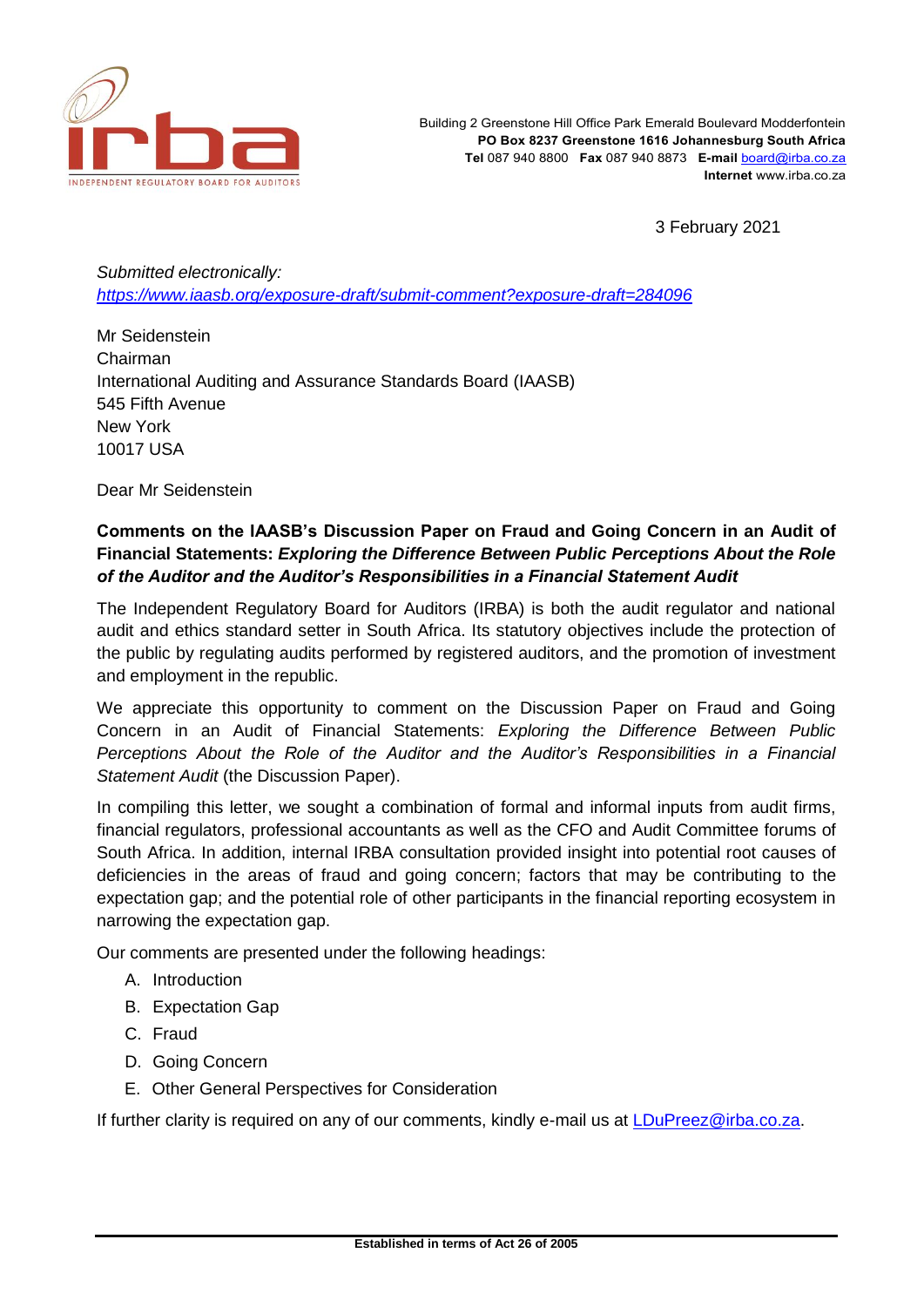Yours faithfully,

**Imran Vanker Liezel du Preez**

**Director: Standards Professional Manager: Standards**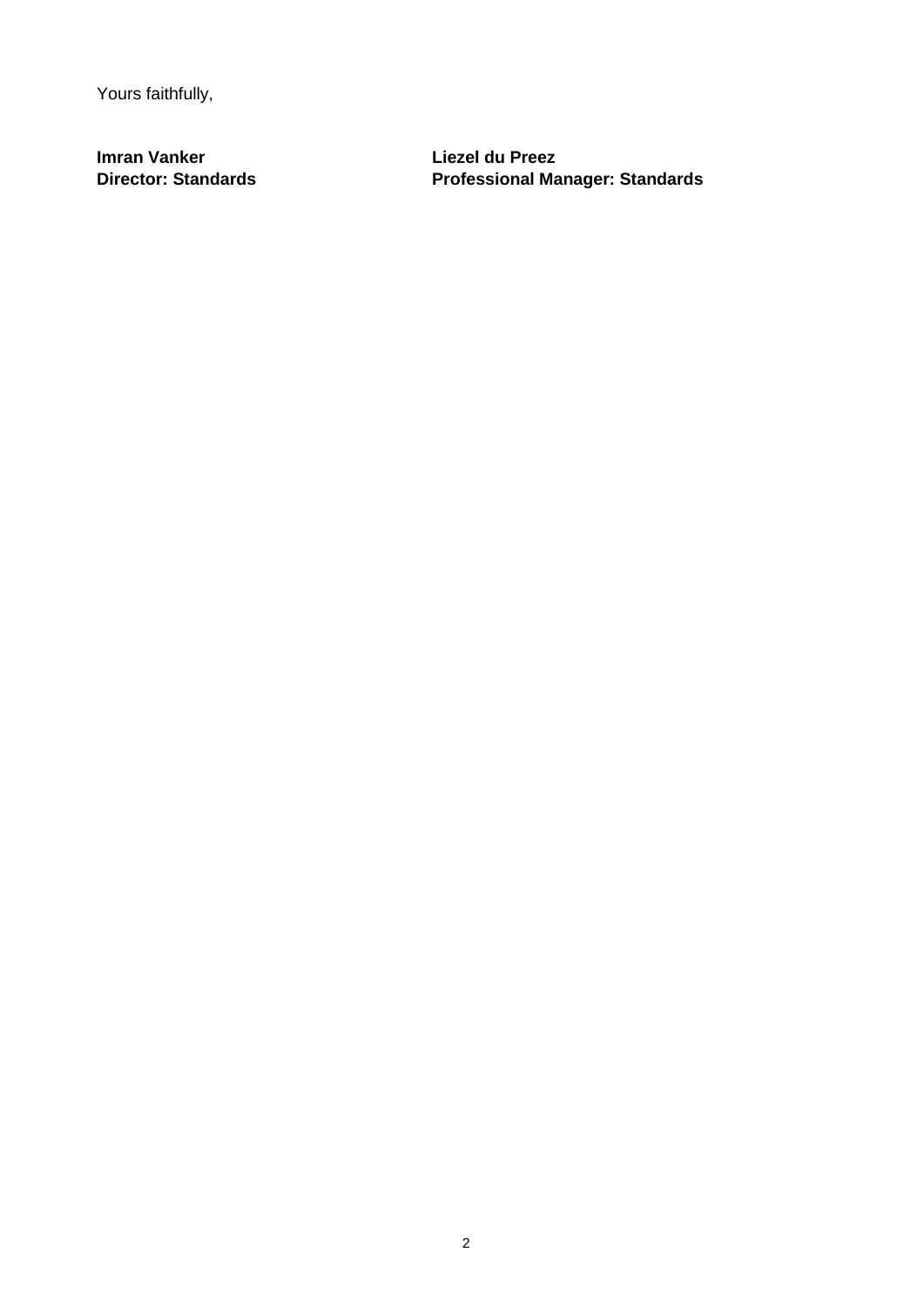## **A. INTRODUCTION**

- 1) The IRBA supports and commends the IAASB's efforts to enhance public confidence in external reporting through exploring the expectation gap in relation to fraud and going concern. We also are in support of how the IAASB can contribute to narrowing this expectation gap.
- 2) In South Africa, in particular, the current financial landscape reflects and potentially exceeds the global crisis of confidence in financial reporting. The expectations that the South African public has of auditors have been heightened by the general mistrust created by state capture, as well as further corporate failures that include Steinhoff, VBS Bank, Tongaat and EOH. This has further been exacerbated by media reports that have implicated auditors in some of these events, casting the general auditing profession in a bad light. Examples of these media reports include the following:
	- a. [The Cooking of the Books: Economic Crimes and the Enabling Role of the Auditor](https://www.opensecrets.org.za/the-cooking-of-the-books-economic-crimes-and-the-enabling-role-of-the-auditor/) (8 July 2020)
	- b. [How the Auditors Keep Dodging](https://www.opensecrets.org.za/how-the-auditors-keep-dodging-the-fraud-bullet/) the Fraud Bullet (3 July 2020)
	- c. [Is Auditing a Crisis in SA –](https://www.opensecrets.org.za/is-auditing-a-crisis-in-sa-what-are-the-experts-saying/) What are the Experts Saying? (3 July 2020)
	- d. SA [Report Unravels Malfeasance and Poor Accountability in Auditing Industry](https://www.opensecrets.org.za/sa-report-unravels-malfeasance-and-poor-accountability-in-auditing-industry/) (3 July 2020)
	- e. [When Good Auditors Go Bad](https://www.opensecrets.org.za/when-good-auditors-go-bad/) (2 July 2020)
- 3) As such, from a public interest perspective, these conversations could not be occurring at a more critical and relevant time; and we look forward to seeing how the outputs of this Discussion Paper, and other IAASB initiatives in this regard, will help shape the future of audit for the benefit of the public.
- 4) In line with our Committee for Auditing Standards (CFAS) Strategy for 2020-2024, we are committed to continuing with monitoring international developments in this regard. We will also continue to submit comments on surveys, consultation papers, discussion papers and exposure drafts issued by the IAASB, including initiating further outreach projects, as and where needed, to contribute to the narrowing of the expectation gap in relation to fraud and going concern.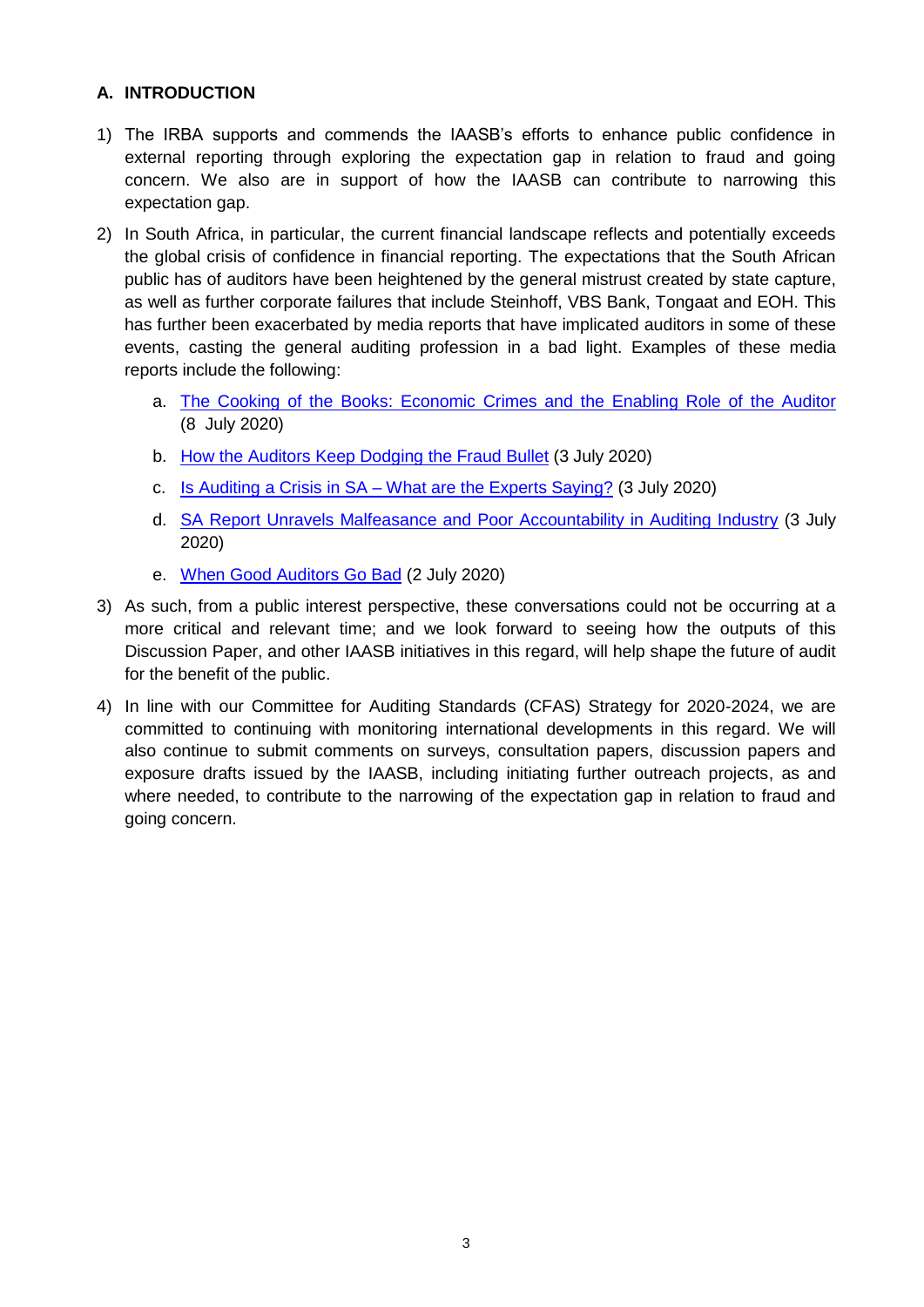## **B. EXPECTATION GAP**

### **Question 1**

Regarding the expectation gap, refer to Section I in the Discussion Paper.

- a) What do you think is the main cause of the expectation gap relating to fraud and going concern in an audit of financial statements?
- 1) The consolidated view of the stakeholders consulted (see the cover letter) is that each component – the "knowledge gap", the "performance gap" and the "evolution gap" – contributes to the audit expectation gap in a significant manner.
- 2) The "evolution gap" is a common concern shared by regulators and those charged with governance. Concerns raised include whether the audit product and, consequently, the standards that support the audit product are evolving at the same pace as business; and whether they can keep up with the evolving business models, information systems and accounting standards that are more judgement and estimation based today than they were a few years ago.
- 3) We have learnt from our discussions with the Audit Committee and CFO forums, as well as from what is being reported in the media – that the public is expecting auditors to do more in relation to preventing corporate failures caused by undetected fraud and unidentified risks to the financial stability and the long-term going concern of corporations.
- b) In your view, what could be done, by the IAASB and/or others (please specify), to narrow the expectation gap related to fraud and going concern in an audit of financial statements?
- 4) It is our view that, as an international standard setter that serves the public interest, the IAASB needs to prioritise the resolution of the evolution gap, as this is the most direct response to the public need. As the audit regulator in South Africa, we also share in this responsibility, for the purpose of enhancing public confidence.
- 5) Therefore, we support proposals to:

- a. Enhance audit procedures in relation to fraud and going concern, and for these to extend beyond what is currently required in the audit standards<sup>1</sup> (refer to discussions under Sections C and D, respectively).
- b. Modernise the audit standards to adapt to evolution in the corporate environment; for example, modernised business models and financial reporting systems<sup>2</sup>. We do not believe that it is feasible to fully resolve the evolution gap, especially as it pertains to fraud, without a concurrent consideration of the use of technology in assessing fraud risks and identifying misstatements due to fraud, as well as how technology is used to perpetrate fraud<sup>3</sup>.
- 6) We do, however, agree that the IAASB can contribute to resolving the performance and knowledge gaps through:
	- a. Drafting enhanced requirements that are clear and provide sufficient application guidance<sup>4</sup>, so that such guidance lends itself to consistent practical application and

<sup>1</sup> Fraud and Going Concern in an Audit of Financial Statements – Expectation Gap, Sections II and III.

<sup>2</sup> Fraud and Going Concern in an Audit of Financial Statements – Expectation Gap, page 13.

<sup>3</sup> Fraud and Going Concern in an Audit of Financial Statements – Expectation Gap, page 30.

<sup>4</sup> Fraud and Going Concern in an Audit of Financial Statements – Expectation Gap, page 13.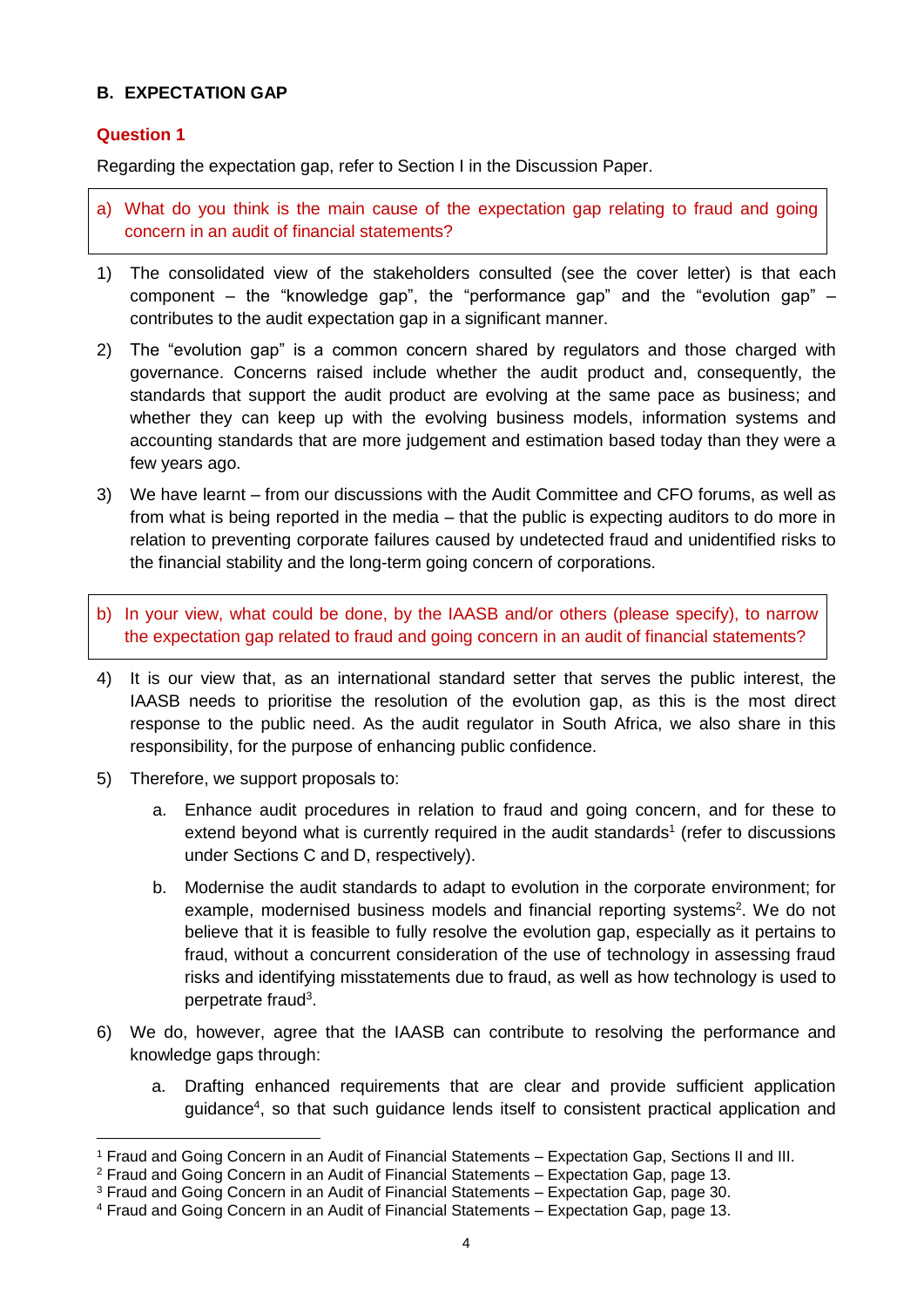enforceability, to enable regulators to hold those responsible for quality execution accountable when the execution is substandard.

- b. Enhanced communication of the auditor's responsibilities in relation to fraud and going concern in the audit opinion<sup>5</sup>. The audit opinion remains the sole evidence of the result of the audit, from a public perspective. The public does not see conversations between management/those charged with governance and the auditor, nor the extensive audit file documentation. Thus, enhanced requirements for the auditors' role and responsibilities in relation to fraud and going concern in the absence of enhanced reporting requirements will not have the same public benefit or impact. (Refer to discussions under Section C, question 2.d), and Section D, question 3.c), respectively.)
- 7) As it pertains to what can be done by others, we agree that *"each participant in the financial reporting ecosystem plays a unique and essential role that contributes towards quality financial reporting and therefore that it will take efforts from all participants of the financial reporting ecosystem to bring about meaningful change and improve financial transparency"*<sup>6</sup> . Specifically:
	- a. We agree that the successful evolution of the auditing standards also requires the relevant accounting standard setters to make changes to the applicable financial reporting framework<sup>7</sup>, particularly around going concern. The clarification and/or simplification of accounting requirements may contribute to the narrowing of the performance and knowledge gaps.
	- b. Universities and professional accounting bodies that determine the training curriculum for auditors can contribute to the resolution of the knowledge gap through the evolution of the training curriculum. For example, this could include training on evolving information systems and common fair value models. We do not necessarily agree that forensic training is required, as this is a separate field of expertise. However, a general enhanced understanding of information systems, how fraud can be perpetrated through the use of information systems and fraud awareness can better enable auditors to apply auditor requirements in this regard in practice.<sup>8</sup>
	- c. We agree that, as it pertains to key dependencies on others, *"management has a primary responsibility for the prevention and detection of fraud"* and *"assessing the entity's ability to continue as a going concern*" 9 . In addition, "*robust requirements for those charged with governance with regard to their role will increase the effectiveness of the financial reporting system as they may also be in a position to influence the quality of the audit"*<sup>10</sup> , as per the examples provided.

The Discussion Paper, however, does not detail the role of preparers of financial statements, boards and audit committees (collectively, those charged with governance) in narrowing the expectation gap. These players, who are usually professional accountants, hold the primary responsibility for narrowing the performance and knowledge gaps as, collectively, they have the professional obligation to account for and correctly report financial results in accordance with the applicable financial reporting framework; design and implement internal controls and

- <sup>7</sup> Fraud and Going Concern in an Audit of Financial Statements Expectation Gap, page 15.
- <sup>8</sup> Fraud and Going Concern in an Audit of Financial Statements Expectation Gap, page 18.

<sup>5</sup> Fraud and Going Concern in an Audit of Financial Statements – Expectation Gap, page 12.

<sup>6</sup> Fraud and Going Concern in an Audit of Financial Statements – Expectation Gap, page 8.

<sup>9</sup> Fraud and Going Concern in an Audit of Financial Statements – Expectation Gap, page 14.

<sup>&</sup>lt;sup>10</sup> Fraud and Going Concern in an Audit of Financial Statements – Expectation Gap, page 14.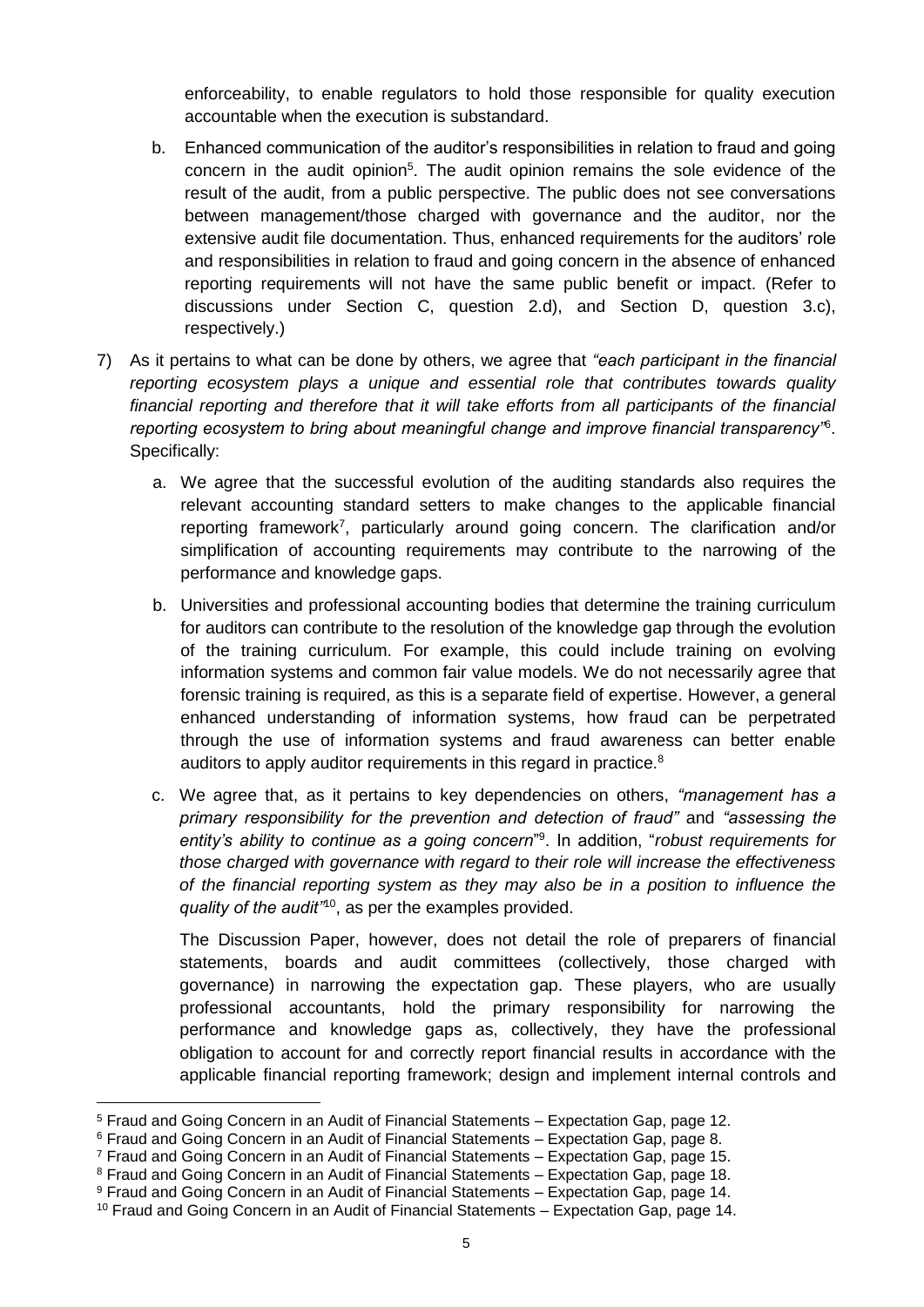operating procedures that ensure quality financial reporting; and monitor the implementation of controls and operating procedures to identify weaknesses, including fraud and error, that negatively impact the performance of the company. Preparers and those charged with governance also play a pivotal role in narrowing the knowledge gap of the users of the financial statements through transparency in their communications with investors, analysts, lenders, consumers, the public and other stakeholders.

To enable themselves to do this, they have a professional responsibility to:

- i) Remain up to date with financial reporting developments through maintaining their accreditation and ensuring their Continued Professional Development (CPD).
- ii) Apply fair presentation, as opposed to a compliance mindset, to financial (and integrated) reporting.
- i) Emphasise the importance of compliance with operating procedures and internal controls across the organisation, to ensure operations are accurately recorded, to begin with, rather than trying to fix failures in operating procedures and control from the top down.
- ii) Appoint resources where the entity does not have the appropriate internal resources (including time) to effectively manage and monitor internal operating procedures and controls. This is where internal audit can also play a pivotal role.
- d. Auditors are responsible for narrowing the performance gap through:
	- i) Quality execution of audits. Audits should adhere to minimum requirements and also demonstrate the fundamental principle behaviours and a professional mindset. In doing so, auditors should maintain independence of mind throughout, regardless of the circumstances, and appropriately challenge preparers of the financial statements, as this pertains to fair presentation and judgements applied.
	- ii) Remaining up to date with financial reporting and auditing developments by maintaining their accreditation and ensuring their CPD.
- e. Regulators of private and public corporate entities need to assess where reporting requirements for preparers and monitoring requirements for those charged with governance need to be enhanced to meet the evolving public expectations; and through this, they can help narrow the evolution and performance gaps.
- f. Audit oversight bodies have a duty to actively participate in and feed into initiatives around enhanced education and standards (contributing to resolve the knowledge and evolution gaps); and to monitor the quality execution of enhanced requirements in the areas of fraud and going concern (to address the performance gap).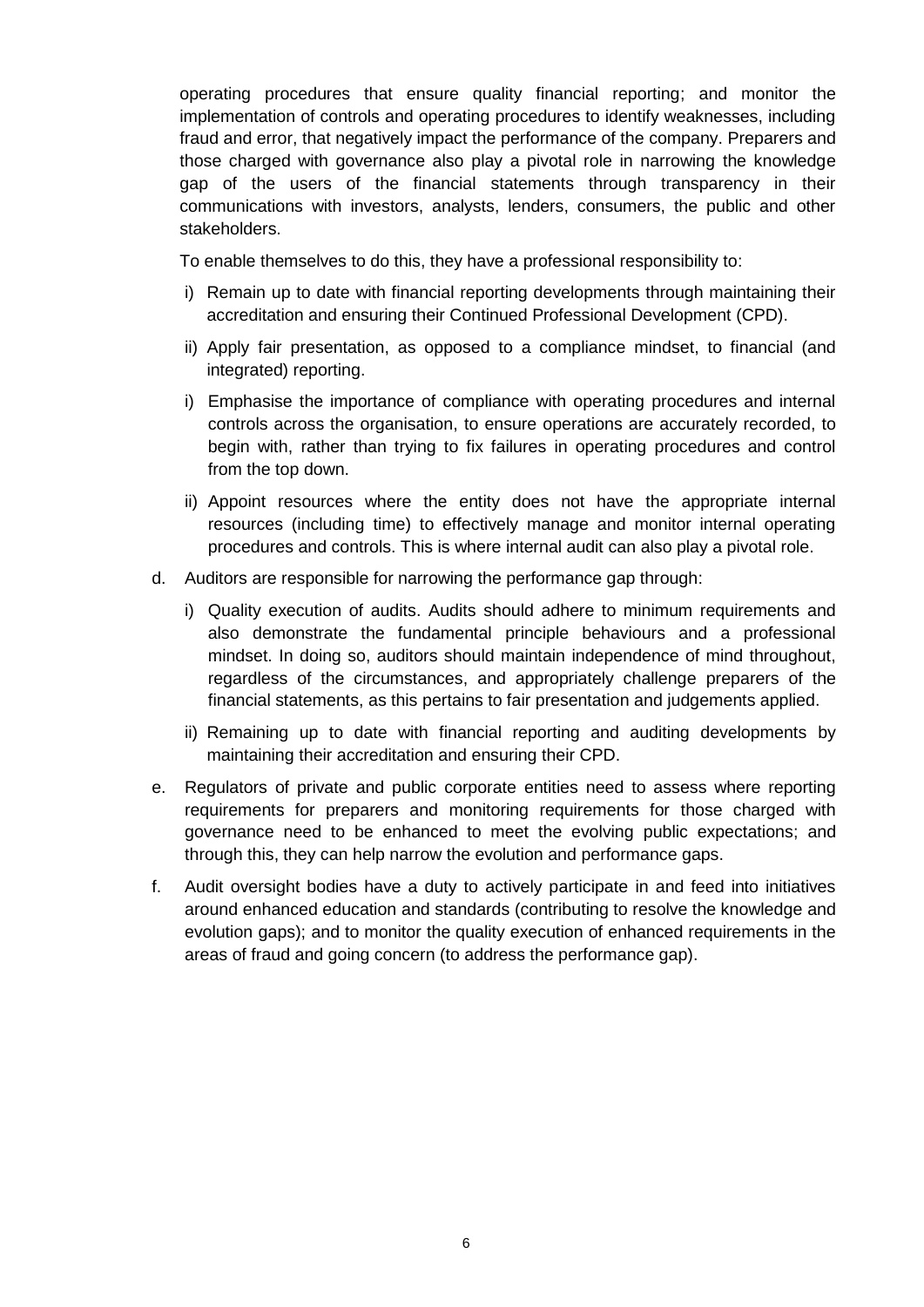# **C. FRAUD**

### **Question 2**

 $\overline{a}$ 

This paper sets out the auditor's current requirements in relation to fraud in an audit of financial statements, and some of the issues and challenges that have been raised with respect to this (see Sections II and IV). In your view:

a) Should the auditor have enhanced or more requirements regarding fraud in an audit of financial statements? If yes, in what areas?

- 1) Yes. In our view, the auditor should have enhanced or more requirements regarding fraud in an audit of financial statements, to meet today's evolving expectations of the public. Overall, we do not believe that these enhancements need to extend beyond the scope and purpose of a financial statement audit (i.e. to identify and assess the risks of material misstatement, whether due to fraud or error, **at the financial statement and assertion levels**) to effectively enhance quality.
- 2) Section II specifically proposes the enhancements detailed below.

#### Requiring the use of forensic and other relevant specialists

- a. The IAASB is interested in perspectives about requiring the use of forensic specialists or other relevant specialists in a financial statement audit; and, if considered appropriate, in what circumstances the use of specialists should be required. <sup>11</sup>
- b. The Discussion Paper further states that *"... requiring the use of forensic specialists on an audit engagement … may help narrow the evolution gap by strengthening the procedures of the auditor with respect to fraud … Specifically, it has been noted that forensic specialists may be used during the engagement team discussion about possible areas of misstatement arising from fraud, during inquiries with management and others, and when performing audit procedures in response to certain risks of material misstatement".*
- c. We note that this is already performed at some firms and on some engagements, as it relates to:
	- i) The engagement team discussion.
	- ii) Designing and performing audit procedures in response to identified fraud risks or suspected fraud.

Mandating forensic specialist involvement may result in this being applied more broadly and more consistently; however, it may not have a material impact, unless this is complemented with requirements around the nature, extent and timing of their involvement. Other considerations that are relevant to this proposal are matters related to cost, independence of the forensic specialists and availability.

Practical pitfalls that undermine the efficiency of specialist involvement include:

- i) Involving the specialist too late in the process.
- ii) Not providing the specialist with complete, accurate or relevant information.

The efficiency of specialists' involvement is highly dependent on the quality of information provided to them by the engagement team (as specialists generally do not

<sup>11</sup> Fraud and Going Concern in an Audit of Financial Statements – Expectation Gap, page 18.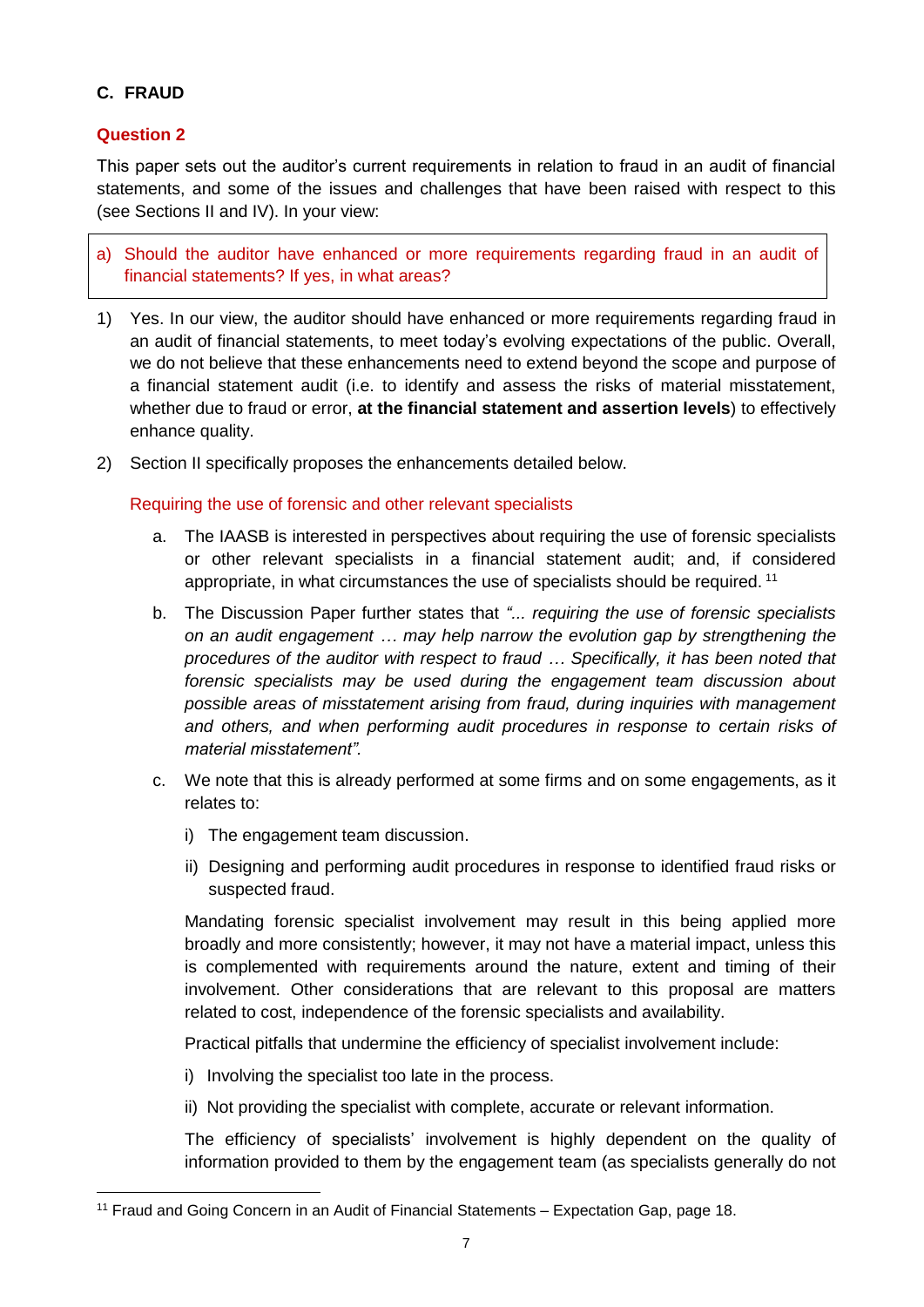have independent access to the client). So, engagement teams still need to apply professional skepticism and appropriately identify fraud risk factors, to bring this to the specialists' attention. Should they fail to bring the relevant information to the attention of the specialists, the latter may also be unable to identify the risk.

However, combined with additional requirements around the nature, extent and timing of the specialists' involvement, this proposal may result in a more robust risk assessment through enhanced collaboration between engagement teams and specialists.

d. In addition, we note that unless there is also a requirement to report on the specialists' involvement to the stakeholders, stakeholders will still not "see" this "benefit". The outcome of the specialists' involvement only feeds into the audit plan and may or may not reap tangible results, depending on the facts and circumstances of the engagement, i.e. whether there is fraud or not and whether this was identified or not. As such, stakeholders will likely remain oblivious to the additional audit effort in the absence of a complementary communication and/or reporting requirement.

### Additional focus on and procedures in response to non-material fraud

- e. The IAASB is interested in perspectives about the perceived responsibilities of the auditor regarding non-material fraud in a financial statement audit (i.e. a broader focus on fraud); and what additional procedures, if any, may be appropriate. The IAASB is also interested in perspectives about whether additional audit procedures should be required when a non-material fraud is identified; and if so, what types of procedures.<sup>12</sup>
- f. We agree that "… any misstatement related to fraud that has been identified may be indicative of a bigger issue" and that auditors should, in line with extant requirements, " $\ldots$  assess the impact on other aspects of the audit<sup>13</sup>..." and " $\ldots$  re-evaluate their original assessment with regard to the risk of material misstatement due to fraud and the impact on planned audit procedures in response to those risks … whether material or not ...<sup>14"</sup>. In addition, we believe that the responsibilities of the auditor regarding the above are also clearly articulated in ISA 240.
- g. However, we disagree with the notion that additional procedures are only required to respond to "non-material fraud". Instead, we believe that more robust procedures are required to enable auditors to sufficiently respond to ALL (not just "non-material") suspected fraud. In other words, the standard needs to be enhanced to articulate more clearly what the auditor is required to do when they suspect that a misstatement may be the result of fraud, regardless of confirmation and materiality. We have proposed enhancements in our discussions under question 2) b. ii) below.

### Auditor's responsibility with respect to third-party fraud

h. The IAASB is interested in perspectives on whether enough emphasis is placed on the auditor's responsibilities around fraud related to third parties. We are also interested in feedback about the auditor's role in relation to third-party fraud that does not result in a material misstatement of the financial statements, but may have a negative impact on the entity (e.g. cybercrime attacks)<sup>15</sup>.

 $\overline{a}$ <sup>12</sup> Fraud and Going Concern in an Audit of Financial Statements – Expectation Gap, page 19.

<sup>13</sup> ISA 240.36.

<sup>14</sup> ISA 240.37.

<sup>15</sup> Fraud and Going Concern in an Audit of Financial Statements – Expectation Gap, page 19.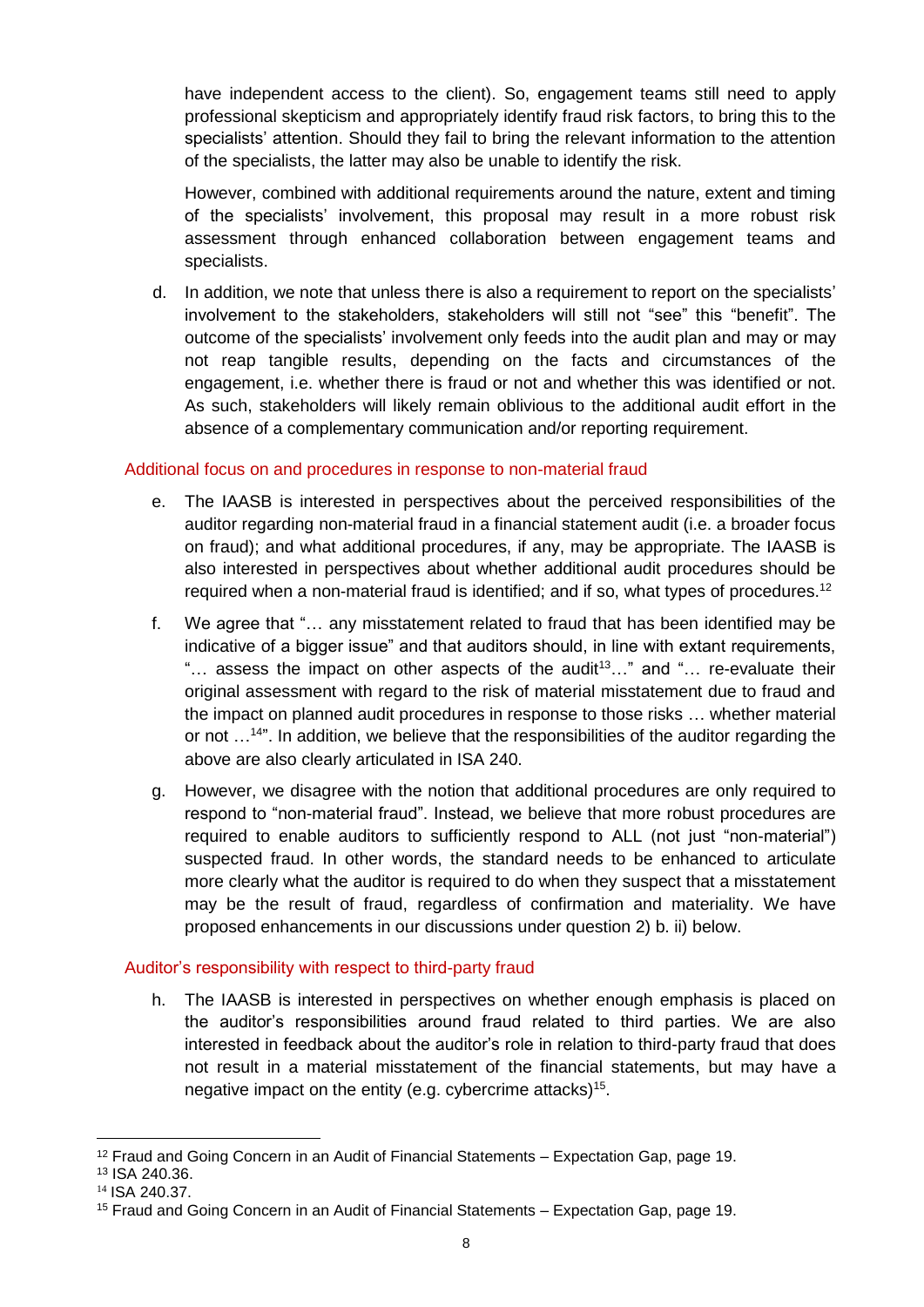- i. As it pertains to whether "enough" emphasis is placed on the auditors' responsibilities around fraud related to third parties, there is no emphasis on this in ISA 240. Fraud risk assessment procedures and responses are designed and executed concurrently, regardless of the source of the fraud (there is no distinction between fraud committed inside or outside the entity).
- j. As it stands, extending audit responsibilities to "detect fraud that is not directly related to risks of material misstatement of the financial statements" goes beyond the scope of the objectives of the statutory auditor. The responsibilities of the statutory auditor should not be expanded beyond the scope of being able to opine on the financial statements, as that would be impractical.
	- i) The cost and time associated with investigating allegations and/or suspicions of fraud that relate directly to material misstatement of the financial statements are already onerous and can sometimes take a long time to resolve, and enable the auditor to opine, especially where some allegations or suspicions prove to be true.
	- ii) It does not stand to reason to extend the scope of the statutory auditor beyond that of the financial statements when the purpose of the audit is to opine on the fair presentation of those financial statements.

Regardless, the auditor cannot discount third-party fraud, even if there is no immediate financial statement impact. Business risks, under extant ISA 315<sup>16</sup>, need to be identified, understood and assessed, since most business risks will eventually have financial consequences and, therefore, an effect on the financial statements. For example, a cyber-attack on the core business of the entity may have an impact on going concern, if it is severe enough to turn away clients.

It may then be appropriate to emphasise this in ISA 240 and/or ISA 570 for context. But we do not believe that the expansion of requirements in this regard is necessary.

k. In addition, we note that separate extended reporting engagements (i.e. engagements that fall outside the scope of an ISA 700 audit), to respond to shareholder needs in this regard, may be feasible in future, assuming an appropriate reporting framework can be developed.

### Additional engagement quality control review procedures

- l. The IAASB is interested in perspectives on whether additional engagement quality control review procedures, specifically focused on the engagement team's responsibilities relating to fraud, should be considered for audits of financial statements of listed entities and those other engagements, if any, for which the firm has determined an engagement quality control review is required.<sup>17</sup>
- m. We agree with the statement that "a material misstatement arising from fraud would likely be considered a significant matter or an area requiring significant judgement", and that it therefore already falls within the scope of the engagement quality control review.
- n. In addition, we note that the "new requirements", as proposed by the "new" Japanese fraud standard, are already incorporated in the new ISQM 2.A29 (which speaks to the timing of the procedures performed by the engagement quality reviewer) and ISQM 2.24(b) (which includes a requirement, to be incorporated into firm policy, that

<sup>16</sup> ISA 315.11(d).

<sup>17</sup> Fraud and Going Concern in an Audit of Financial Statements – Expectation Gap, page 20.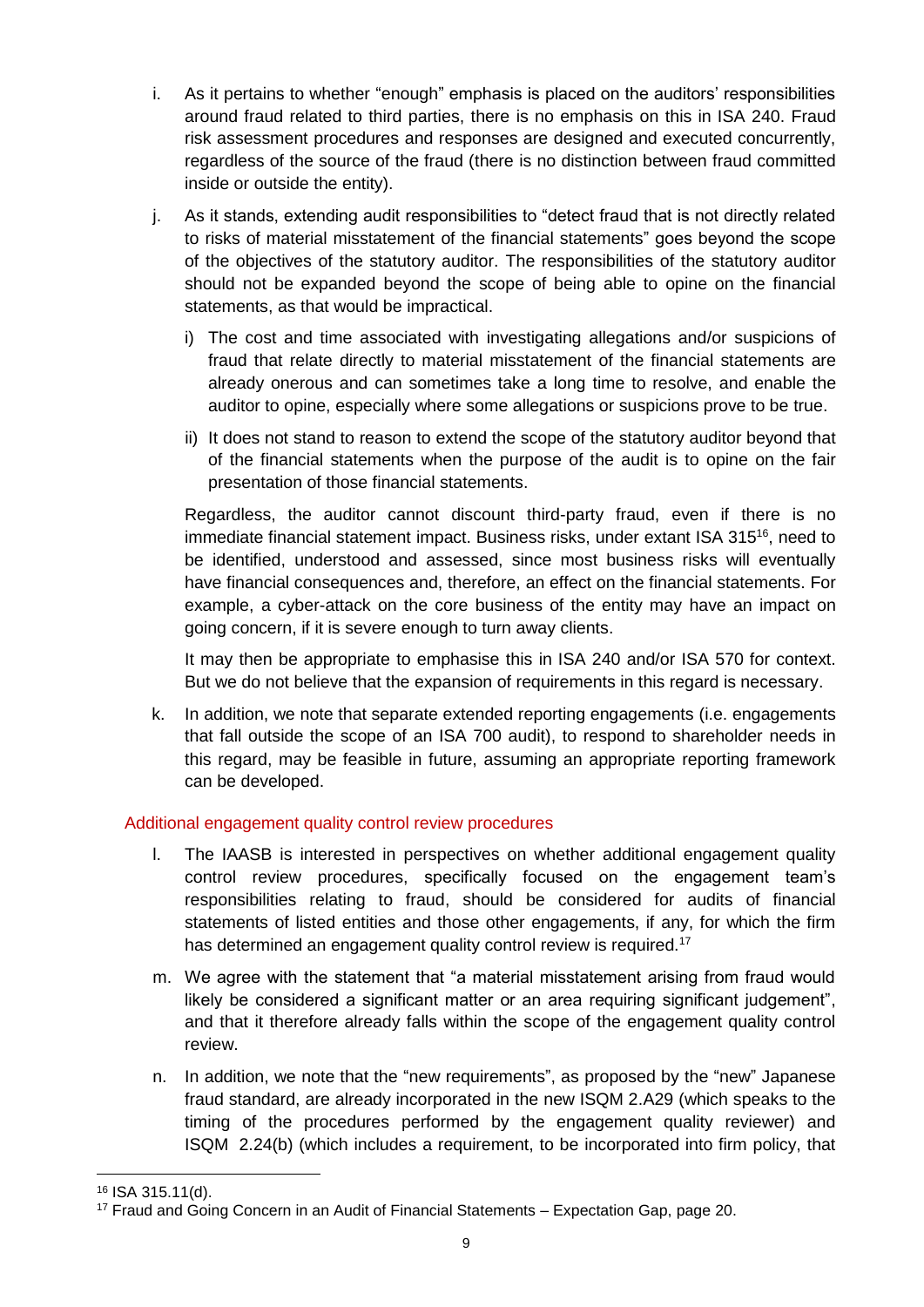specifically precludes the engagement partner from dating the engagement report until the engagement quality review is complete).

o. We also reiterate ISQM 2.9: *"The engagement quality reviewer is not a member of the*  engagement team. The performance of an engagement quality review does not *change the responsibilities of the engagement partner for managing and achieving quality on the engagement, or for the direction and supervision of the members of the engagement team and the review of their work."*

This paragraph emphasises that the engagement quality reviewer does not change the responsibilities of the engagement partner. Ultimately, it is the engagement partner's responsibility to ensure fraud risks are appropriately identified and responded to by the engagement team. We note that there is no explicit requirement to this extent in either ISA 220 or ISA 240. We believe the role of the engagement partner in this regard should therefore be enhanced, as opposed to requiring the engagement quality reviewer to do more, given the engagement quality reviewer's responsibility to remain objective.

- p. If the risks are identified by the team, the implicit requirements in ISQM 2 are sufficient to ensure that the matter also undergoes an appropriate engagement quality review.
- b) Is there a need for enhanced procedures only for certain entities or in specific circumstances? If yes:
	- i) For what types of entities or in what circumstances?
	- ii) What enhancements are needed?
	- iii) Should these changes be made within the ISAs or outside the scope of an audit (e.g., a different engagement)? Please explain your answer.
- 3) In our view, enhanced or more requirements regarding fraud in an audit of financial statements are required for ALL entities and in all circumstances; however, the extent of additional requirements should ultimately be driven by risk.

In other words, the current standard requirements that apply to all audits should be enhanced or elaborated and, in addition, the auditor will need to assess the specific circumstances of the engagement to determine the nature, timing and extent of additional procedures to apply, to be responsive to the risk in accordance with the principles of ISA 330.6.

### For what types of entities or in what circumstances?

4) We do not believe that enhanced or more requirements should be restricted to specific entities, as fraud is not necessarily restricted to certain entities. Often, fraud and the means for laundering money are a complex network of transactions across entities within a group of related parties. Only by investigating the transactions from different sides and looking at the broader picture of the flow of transactions can/will the fraud be identified.

It is also not possible to identify all circumstances that indicate fraud or a higher risk of fraud. This is dependent on understanding, inter alia, the client's business, the client's governance framework as well as the control environment; using professional experience and judgement to make an informed risk assessment; and designing an appropriate response to mitigate identified fraud risks.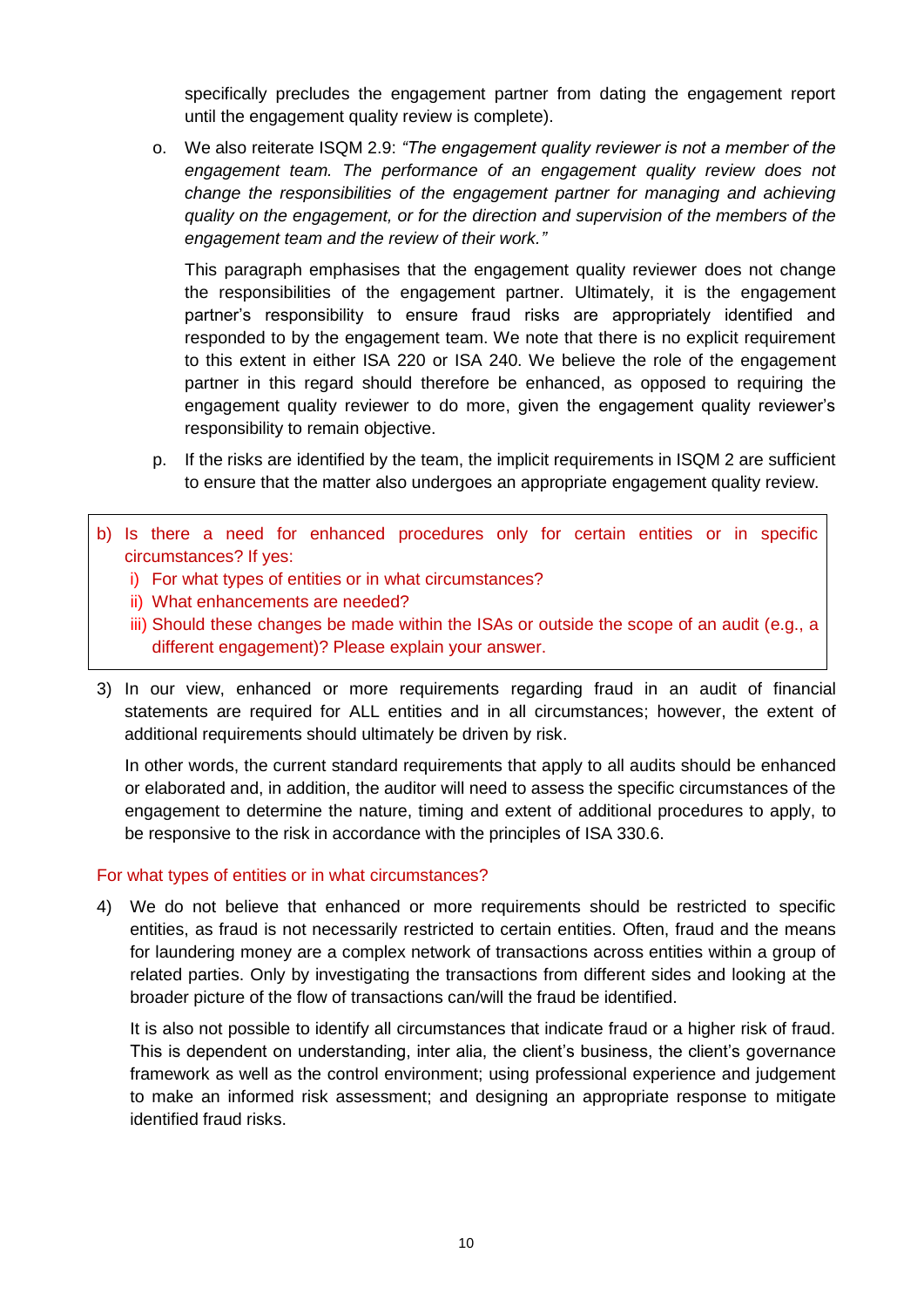#### What enhancements are needed?

- 5) Over and above our views on the enhancements proposed under question 2a., we have identified the following areas where improvements to the standard can contribute to narrowing the expectation gap:
	- a. Characteristics of Fraud

There is scope for the standard to elevate and elaborate on circumstances that are likely to make the financial statements more susceptible to fraud (using insights obtained from recent corporate failures, especially academic analysis and research) through updating *Appendix 1: Examples of Fraud Risk Factors.*

b. Risk Assessment Procedures and Related Activities

Findings from our report on recent inspections<sup>18</sup> indicate that auditors are poor at identifying and assessing the risks of material misstatement, whether due to fraud or error, at the financial statement and assertion levels. Practically, the greater challenge is that the risks and, consequently, misstatements due to fraud are not identified by the engagement team, to begin with. If risks are identified and understood, responding appropriately to the risk and, thus, identifying the misstatement due to fraud is at least possible. If auditors fail to identify and understand the risks, the same gap persists, even if procedures to respond to fraud are expanded.

The inspection report also identifies "obtaining and documenting a thorough understanding of the entity, its environment and information systems" as a success factor to appropriate risk identification. The standard does not emphasise enough the importance of this assessment and how this impacts the auditor's fraud procedures.

- i) In the *Objective*, *"it expands on how ISA 315 (Revised) and ISA 330 are to be applied in relation to risks of material misstatement due to fraud"<sup>19</sup>;*
- ii) Under the *Requirements*, it cross-refers, in general, to the requirements under ISA 315<sup>20</sup>. However, it lacks specificity. For example:
	- There is no requirement to evaluate the design and implementation of management's process for identifying and responding to risks of fraud, including related internal controls. Such a requirement should be considered because it will enhance the auditor's understanding of the internal control environment and, therefore, drive better fraud risk assessment and response.
	- The standard does detail what the possible implications are for the audit or the auditor when governance surrounding the management of fraud risks is weak and/or the control environment does not support the prevention and detection of fraud, and what the impact of this is on the *Requirements* in ISA 240.
	- The standard is not explicit around how the information obtained in ISA 315 informs the nature, timing and extent of further *Requirements* in paragraphs 13- 25.

Furthermore, if we critically analyse the extant risk assessment procedures, $2<sup>1</sup>$  there is emphasis on "inquiry'' of management and those charged with governance. We

<sup>18</sup> IRBA Inspections Report 2019, page 1.

<sup>19</sup> ISA 240.1.

<sup>20</sup> ISA 240.17.

<sup>21</sup> ISA 240.18-22.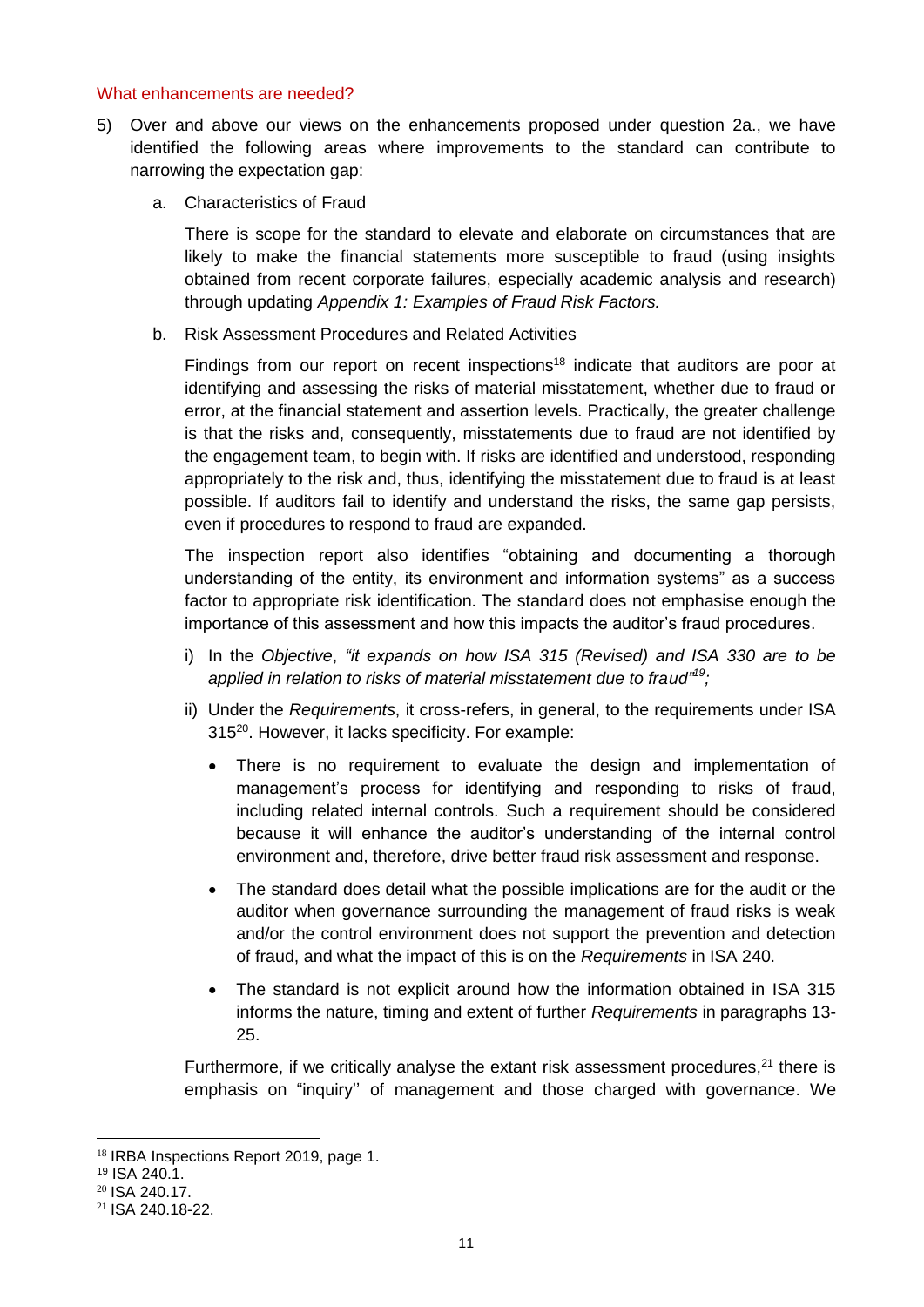challenge whether inquiry alone supports the appropriate identification of fraud risks, especially considering:

- The inherent limitations on the auditor's ability to identify misstatements resulting from fraud and, in particular, management fraud<sup>22</sup>.
- Technological advances over time (e.g. data analysis or that a combined approach may be more informative than inquiry alone).
- The nature, timing and extent of risk assessment procedures may not be equally sufficient in all engagement circumstances. For example, more robust risk assessment may be required where the control environment does *not* support the prevention and detection of material misstatement due to fraud, as opposed to where the control environment supports the prevention and detection of material misstatement due to fraud.

Therefore, we propose that risk assessment procedures be enhanced to include:

- An explicit assessment of a set of minimum fraud risk factors, if present. For example:
	- $\circ$  An inspection of whistle-blower policies and processes and the impact on the audit in general, when these are not effectively operating; OR
	- o In a complex group structure, where funds or fees are being moved inter-company without a clear business rationale, requiring the auditor to obtain an understanding of those transactions from management or those charged with governance and corroborating and critically assessing management's explanations.
- A requirement to perform more robust analytical procedures, i.e. beyond analytics performed at the financial statement caption level, as the auditor is unlikely to identify "unusual or unexpected relationships", in the absence of a more detailed analytical review. This is in the context that even small companies these days have hundreds and thousands of data lines, given the automation of the general and subledger entries.
- Requirements to perform specific observations and inspections (in addition to inquiry), in line with the requirements of ISA 315 (Revised), paragraph 14, that will aid the identification of fraud risks.
- Requiring the auditor to adapt the nature, timing and extent of the fraud risk assessment procedures in response to their understanding of the control environment<sup>23</sup>.
- c. Responses to the Assessed Risks of Material Misstatement Due to Fraud
	- *i) Suspicion of fraud*

Once fraud is confirmed, it is possible to make the appropriate adjustments to the financial information and conclude the audit. However, confirming the fraud is onerous. The practical challenge lies in investigating and resolving mere suspicion and determining the impact that this has on the audit. The standard does not distinguish between responding to and resolving suspicion of fraud versus

<sup>22</sup> ISA 240.6 and 7.

<sup>23</sup> ISA 330.A2 and ISA 315.8.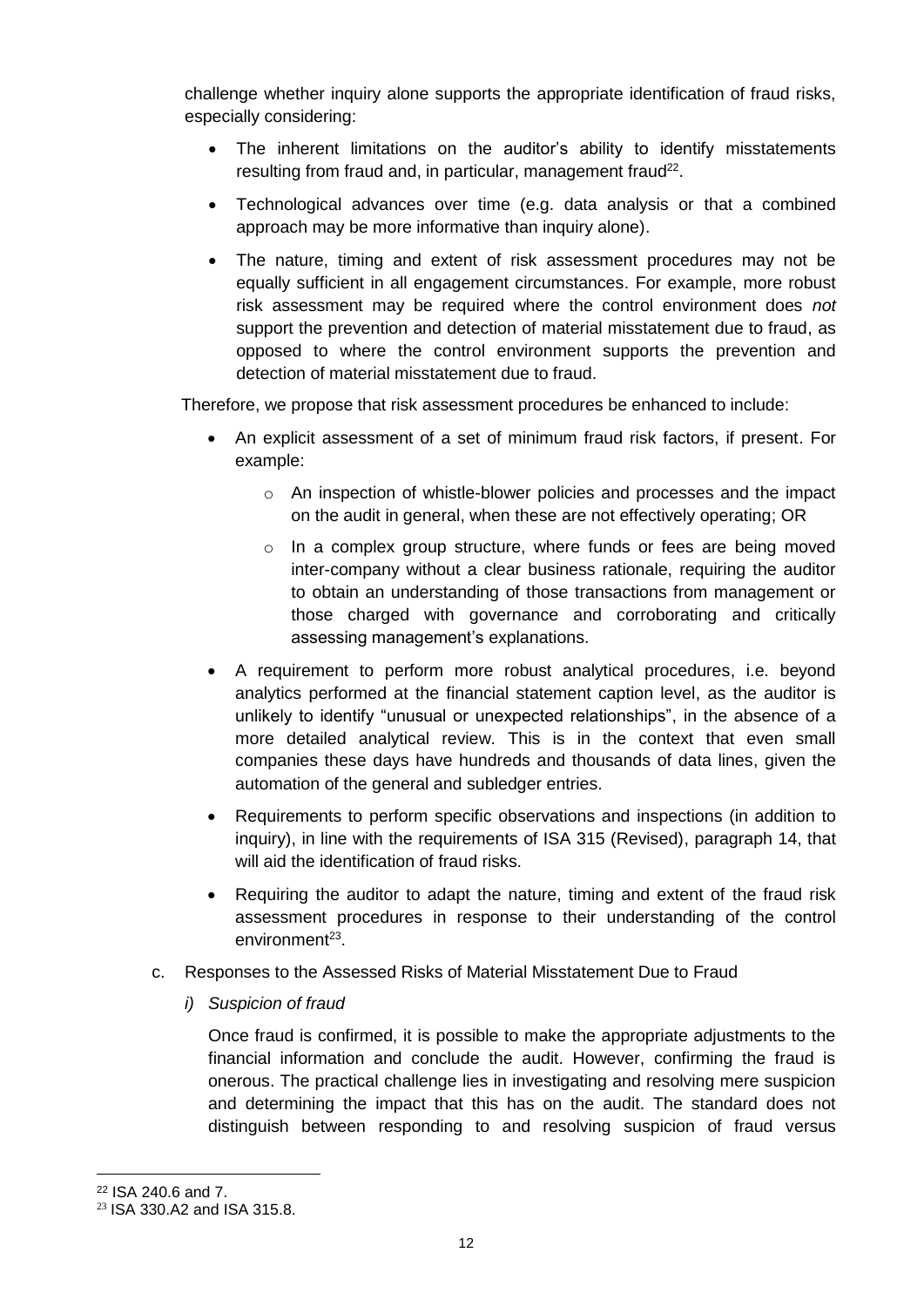responding to and resolving confirmed fraud. The audit risk in this "in-between phase" is thus high.

We, therefore, propose:

- As a starting point, that the standard should mandate an investigation to be performed, where fraud is suspected. For example, there should be an option for either management/those charged with governance to investigate the suspicion (as ultimately identifying and responding to fraud is their responsibility); OR for the auditor to investigate the suspicion on behalf of management/those charged with governance (with the use of forensic specialists identified by the auditor, if needed, and at the client's expense). This is because it is only possible to design an appropriate audit response when the issue is properly understood. It may, in the absence of an investigation, be impossible to get to a "sufficient appropriate audit evidence" conclusion. If the investigation is refused, the auditor may then be able to modify the opinion, based on a scope limitation or take other appropriate action.
- That the IAASB explores whether there is a means for the auditor to complete the audit and report the presence of open investigations. An example would be through modifying the audit opinion and/or reporting on "suspicion of material misstatement due to fraud" and how the auditor came to this conclusion.

Our rationale for proposing this is as follows:

- o The purpose is transparency and narrowing the expectation gap. If discussions and procedures to respond to suspected fraud occur solely "behind closed doors" or "in the boardroom", no number of procedures will help narrow the expectation gap, as the only consequence will be more elaborate documentation in an audit file that no one, except the auditors and/or management, see.
- o Also, if this is disclosed in the financial statements OR the auditor's report, with emphasis on the disclosure made by management, it is a means to hold management, instead of the auditor, accountable for "cleaning house".
- $\circ$  Investigations do not take days or weeks. They take months and years, and the battle between auditors and management, caused by the commercial and legal implications of these investigations, is real. Auditors cannot always delay the completion of the audit indefinitely based on "suspicion" alone.

Thus, we recommend that the IAASB explores whether there is a middle ground between the auditor's responsibility, legal limitations and transparency (e.g. disclosure of the matter in the notes to the financial statements) that will allow for a more thorough conclusion of audits in the face of suspicion of fraud and open investigations.

*ii*) *Audit procedures responsive to risks of management override of controls (journal entry testing)*

We propose expanding on and modernising journal entry testing procedures, specifically the testing of the appropriateness of journal entries*,* to improve the quality and consistency of execution of these procedures.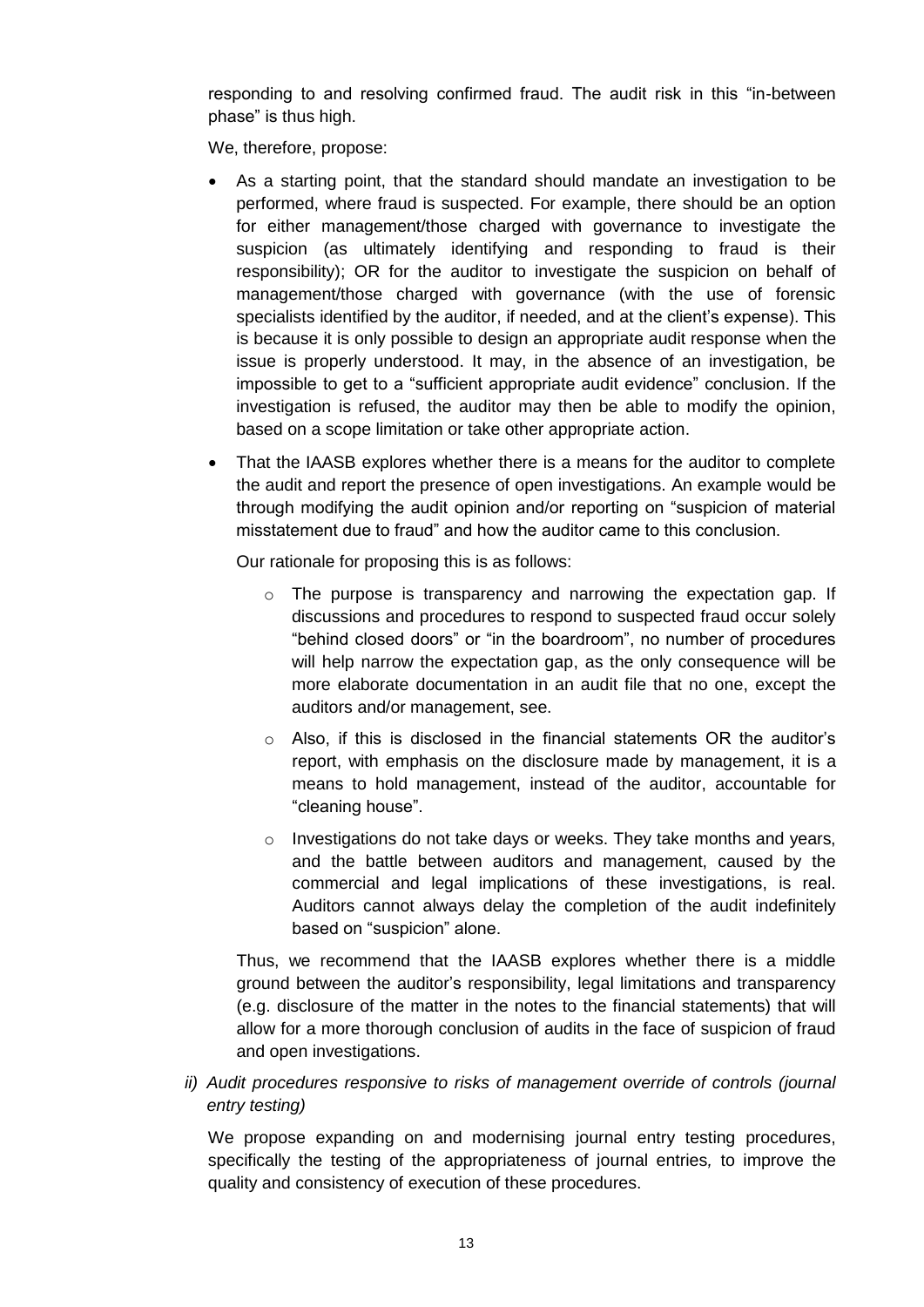Effective journal entry testing could be the single most important audit procedure to help identify fraud committed by management. We believe that enhancements to these procedures may therefore be highly effective in narrowing the fraud expectation gap.

Specifically:

- ISA  $315<sup>24</sup>$  requires the auditor to obtain an understanding of the information system, including journal entries (standard versus non-standard). The standard does not expand on the details required to be understood to enable the auditor to identify instances of management override of controls, such as the integration between sub-ledgers and general ledgers, the sources of the types of different journal entries, as well as the access and authorisation rights of different individuals that post journal entries. Therefore, there is scope to link the requirements of ISA 315.18 with ISA 240.33 and to expand on the minimum requirements.
- Public Interest Entities have millions or even hundreds of millions of journal entry data and most postings are now automated. So, we would challenge whether it is feasible to get sufficient appropriate audit evidence over the risk of management override of controls in the absence of being required to obtain and analyse the entire journal entry data set (through data analysis) in these circumstances. This is in line with ISA 315.A94, which reads: *"When automated procedures are used to maintain the general ledger and prepare financial statements, such entries may exist only in electronic form and may therefore be more easily identified through the use of computer-assisted audit techniques*."
- There should be an explicit requirement for the auditor to test the completeness of the journal entry data population before selecting journal entries for further testing. Some guidance on the implications for the audit when a journal entry data set is incomplete may also be helpful.
- The extant procedures state what is required, but do not expand on what the purpose of the procedures is and how these procedures are to be executed. The presumptions underpinning these procedures may also need to be reconsidered. For example:
	- o *Make(ing) inquiries of individuals involved in the financial reporting process about inappropriate or unusual activity relating to the processing of journal entries and other adjustments*<sup>25</sup>. This is only effective when you can be specific. The client respondent will not know what is considered non-standard/indicative of fraud. Data analysis is a useful tool to enable the auditor to ask more specific questions. In addition, it should be made clear that the team should not be inquiring from someone who forms part of the management team, such as the financial manager.
	- o *Select(ing) journal entries and other adjustments made at the end of a*  reporting period<sup>26</sup>. It is presumed that fraudulent journal entries and other adjustments are often made at the end of a reporting period<sup>27</sup>. Is

 $\overline{a}$ <sup>24</sup> ISA 315.18.

<sup>25</sup> ISA 240.33(a)(i).

<sup>26</sup> ISA 240.33(a)(ii).

<sup>27</sup> ISA 240.A45.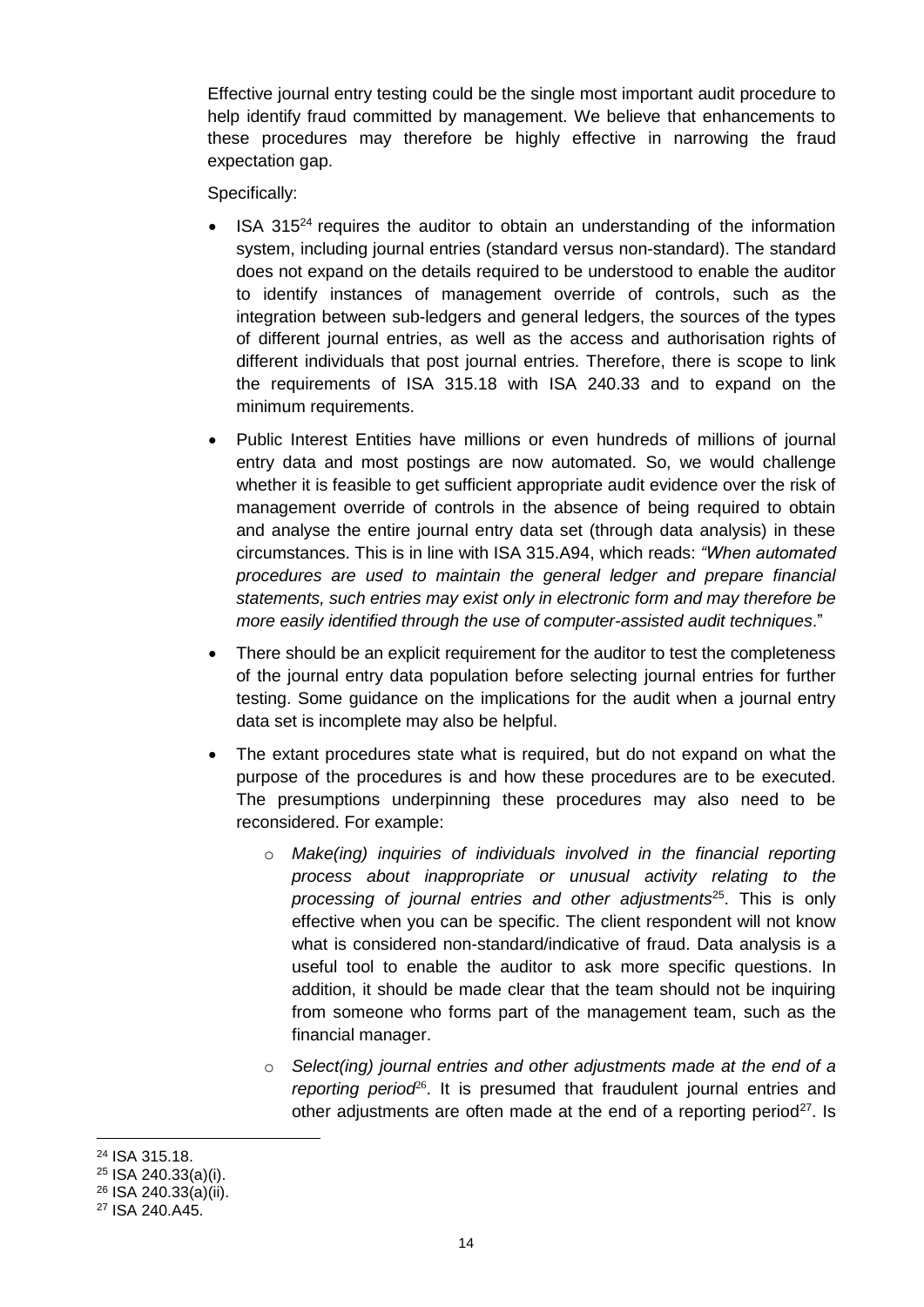this presumption still relevant? Has fraud not evolved beyond this over time? From recent corporate failures, is there any evidence that supports that fraudulent adjustments are more likely to be made at year-end than throughout the year? In addition, there is no guidance on how these journal entries are selected, for example, a risk-based selection that requires the auditor to understand the means (incentive, opportunity and rationalisation) through which financial results may be manipulated through journal entry adjustments.

- o *Consider(ing) the need to test journal entries and other adjustments throughout the period<sup>28</sup> .* ISA 240.A45 states that "… because material misstatements in financial statements due to fraud can occur throughout the period and may involve extensive efforts to conceal how the fraud is accomplished, paragraph 33(a)(iii) requires the auditor to consider whether there is also a need to test journal entries and other adjustments throughout the period." Linking to the challenge above, whether the underpinning presumption that "fraudulent adjustments are more likely to be made at year-end" remains true, consideration should be given to mandating the testing of journal entries and other adjustments throughout the period. At a minimum, consideration should be given to whether the application guidance in paragraph A44 needs to be modernised. Specifically, the *"characteristics of fraudulent journal entries or other adjustments"* have become boilerplate and are no longer effective. Fraudsters have become much smarter and fraudulent financial reporting much more complex.
- It is generally very difficult to filter through large populations of journal entries to identify those that are truly indicative of fraud. Therefore, we are often asked: "How much do we need to test?" We then think it is important to remind practitioners (in the application guidance, perhaps) that journal entry testing is risk-based and that the objective is to test all the outliers in the data set. Stratifying the population to distinguish between "standard" and "non-standard" journals is a critical part of the test and forms a key part of audit evidence. As such, it differs from other substantive procedures where key items and random samples are selected to enable the auditor to conclude on a balance. Due to its unique nature, we do not envisage that the extent of journal entry testing can be prescribed. Again, it should be emphasised that the auditor requires an indepth understanding of the sources of journal entries and other relevant characteristics for this to be effective, and may also need to make use of data analytic tools.
- Lastly, we recommend that *Documentation* also be updated to include minimum documentation requirements for journal entry testing procedures.
- d. Evaluation of Audit Evidence
	- i) ISA 240.36 states: *"If the auditor identifies a misstatement, the auditor shall evaluate whether such a misstatement is indicative of fraud.*"

As it pertains to distinguishing between whether an identified misstatement has occurred because of fraud or error, there is no application guidance in ISA 240.

<sup>28</sup> ISA 240.33(a)(iii).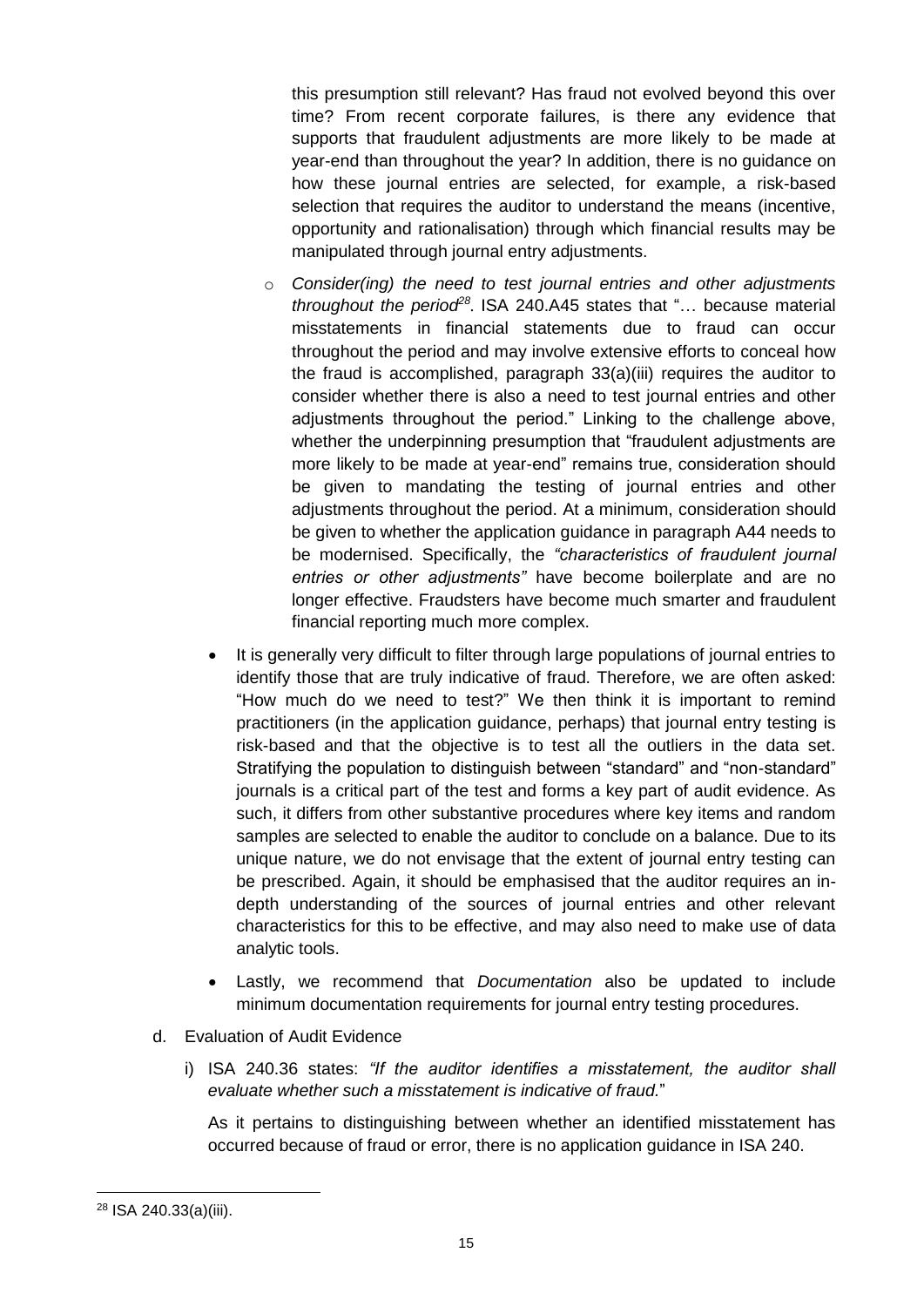ISA 450.A1 states that examples of misstatements arising from fraud are provided in ISA 240 and cross-refers practitioners to ISA 240.A1-A7. However, these example "characteristics of fraud" rely heavily on the auditor's ability to identify "intent", for example, "intentional omission", "intentional misapplication" and "overriding controls intentionally". In practice, it is very hard to establish a person's true "intentions".

As such, we believe that the enhancement of application guidance is required to better enable the auditor to identify misstatements that result from fraud and, in turn, design an appropriate response.

- e. Auditor Unable to Continue the Engagement
	- i) Enhancements should be made to the *Auditor Unable to Continue the Engagement*  section*,* providing more explicit guidance on what the auditor is expected to do where there are suspicions of management fraud and other indicators that bring into question the integrity and ethical values of management and those charged with governance, post client acceptance, and which circumstances would be severe enough to allow the auditor to resign (the practical application of ISA 240.39). The extant paragraph is ambiguous in its referral to "exceptional circumstances" and, as such, there is no real clarity regarding under what circumstances the auditor would be allowed, or even encouraged, to resign from a client where there are serious suspicions of fraud and no progress is made in resolving these suspicions.

Should these changes be made within the ISAs or outside the scope of an audit (e.g. a different engagement)? Please explain your answer.

- 6) There is scope for many changes to be effected within the ISAs (see above). There is also scope for additional assurance engagements outside the scope of the financial statement audit, for example, separate extended reporting engagements, to respond to fraud that does not impact the financial statements. Refer to question 2a. We also encourage the development and release of non-authoritative guidance to address some of the practical challenges highlighted (where it is not possible to address these through amendments to the standards).
- a. Would requiring a "suspicious mindset" contribute to enhanced fraud identification when planning and performing the audit? Why or why not?
	- i. Should the IAASB enhance the auditor's considerations around fraud to include a "suspicious mindset"? If yes, for all audits or only in some circumstances?
- 7) Professional skepticism requires *"an attitude that includes a questioning mind, being alert to conditions which may indicate possible misstatement due to error or fraud, and a critical assessment of audit evidence*". Suspicion, in turn, means *"a cognition of mistrust in which a person doubts the honesty of another person or believes another person to be guilty of some type of wrongdoing or crime, but without sure proof"*. The latter thus implies a more inherently mistrusting attitude, as opposed to an attitude of doubt in general or in response to a particular trigger.
- 8) While this may contribute to enhanced fraud identification, we do not believe that this will overcome the practical challenges or the inherent limitations auditors are facing in applying an appropriate mindset. Consideration should be given to the following matters before introducing another "mindset" concept into the standards: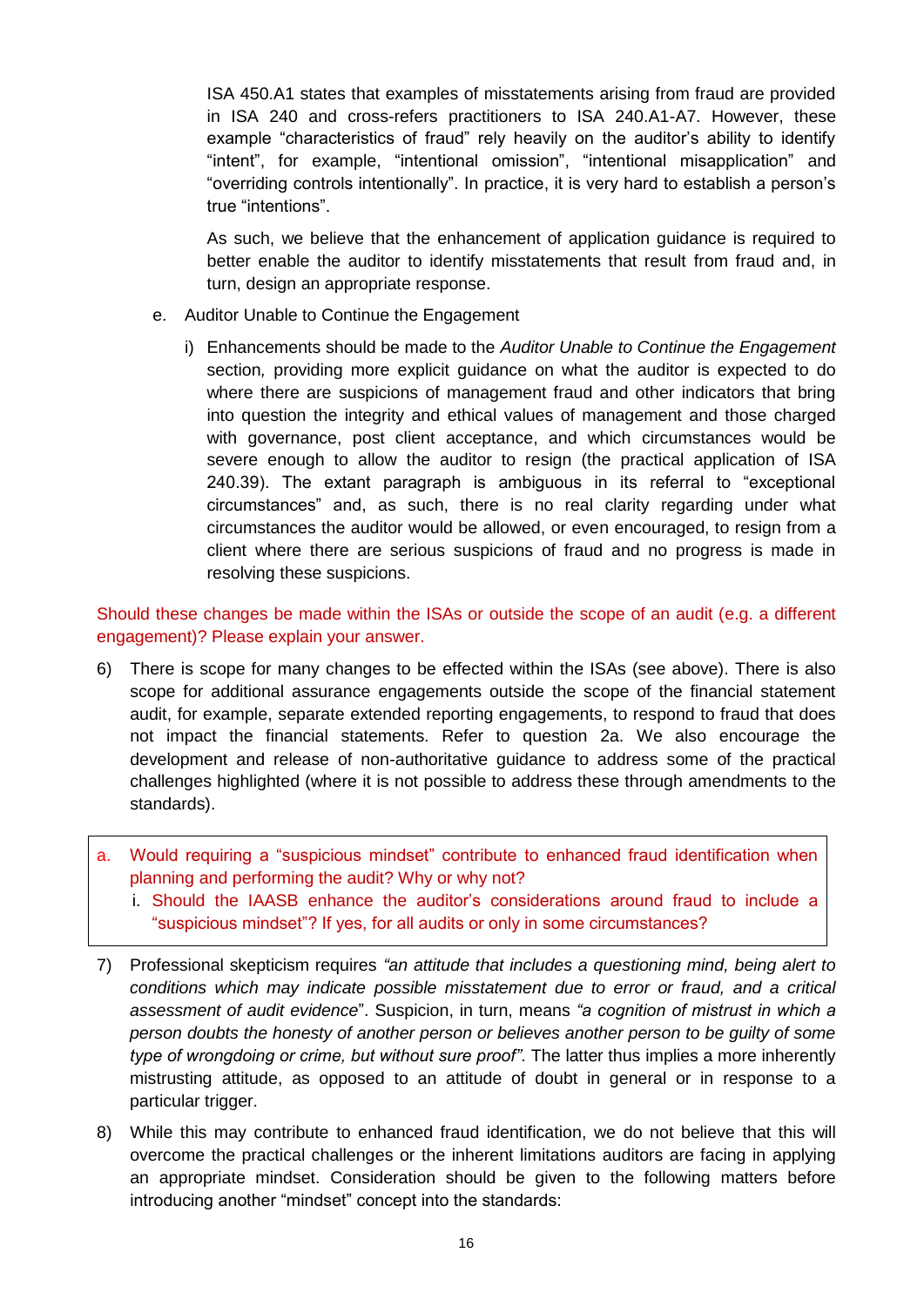- a. Although "lack of professional skepticism" is one of the top five root causes identified by auditors in response to the most common findings raised in inspection reports in South Africa, there is no clarity as to what is giving rise to this. It is possible that the underpinning cause could be a technical misunderstanding or misapplication of the concept of professional skepticism, but it may also be behavioural (as implied in the Discussion Paper). This needs to be further investigated. If the underpinning issue is technical clarity, this can be addressed through introducing additional requirements around how to apply professional skepticism consistently in practice (like the enhancements introduced in other revised standards). If the issue is behavioural, additional monitoring and enforcement may be required, on top of expanded requirements.
- b. As it pertains to inherent limitations, observations of the IAASB-IAESB-IESBA Professional Skepticism Working Group have highlighted challenges to the application of professional skepticism in practice that may equally apply to the application of a "suspicious mindset", such as:
	- i) Environmental factors that influence the ability of the auditor to exercise professional skepticism, for example, tight deadlines, resource constraints and culture.
	- ii) Personal traits and biases, e.g. independence, confidence, an inquisitive nature and an individual's response to stress.
	- iii) Lack of business acumen in a complex and ever-changing business environment.

Thus, introducing a new mindset concept into the standards may not address the underpinning practical application or behavioural issues.

- 9) The IESBA has just approved the Role and Mindset revisions to the Code which include a new requirement for professional accountants to have an "inquiring mind" and differentiate having an inquiring mind from the exercise of professional skepticism when performing audits, reviews and other assurance engagements. The implication of this is two-fold:
	- a. The new requirements may already contribute to the identification of fraud without the need to introduce a third mindset concept.
	- b. Introducing a third mindset concept further complicates the application and enforcement of application – both of which are already challenging to do under the current "professional skepticism" requirement.
- 10) We note that the FRC is driving a "challenge culture" campaign in response to its audit quality inspections results analysis that identified "ineffective management challenge", in the execution of professional skepticism, as a critical root cause for poor quality results. Monitoring its further research and outputs from the conference to be hosted in June 2021 may provide further insight into practical professional skepticism application challenges and how the requirements could be enhanced/expanded to incorporate some of these "challenge" concepts.
- 11) Therefore, we recommend that the IAASB should prioritise the work commenced by the Professional Skepticism Working Group and continue to monitor existing research and developments in this area before concluding on whether introducing an additional mindset concept is justified. We, however, agree that more is needed when it comes to professional skepticism requirements about identifying, assessing and responding to fraud risk factors.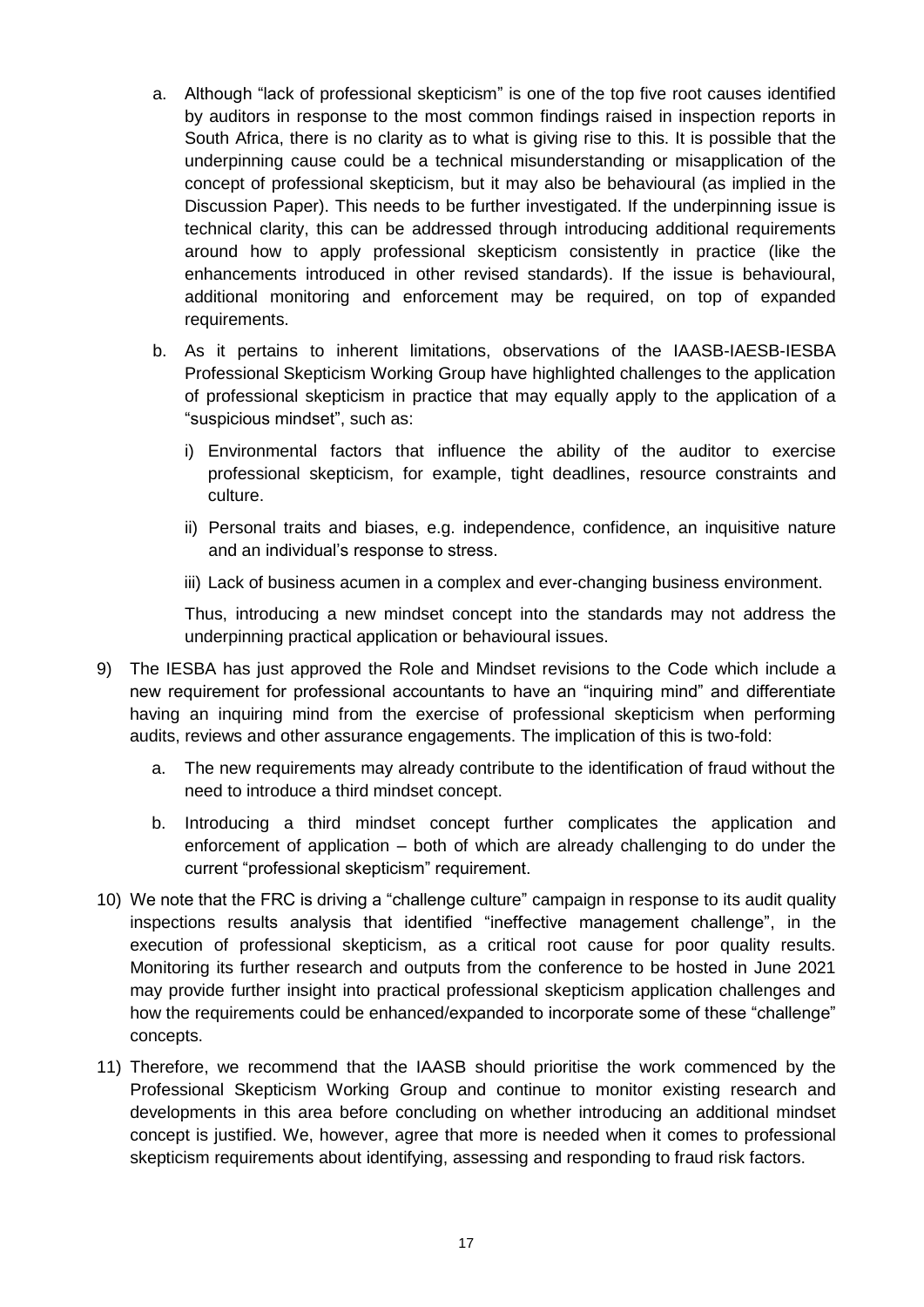- b. Do you believe more transparency is needed about the auditor's work in relation to fraud in an audit of financial statements? If yes, what additional information is needed and how should this information be communicated (e.g., in communications with those charged with governance, in the auditor's report, etc.)?
- 12) Yes. Section IV proposes more information regarding fraud in the auditor's report and/or more transparency regarding communication with those charged with governance.
- 13) From a public perspective, the audit opinion remains the sole evidence of the result of the audit. Therefore, more transparency is required in the audit report. We propose that the audit opinion should reflect the nature and the extent of the work performed around fraud risk assessment, identification and response. For example:
	- a. Whether the risk assessment process included a testing of management's controls around fraud risk assessment and identification (and/or other entity level controls); and, if not, why not (e.g. if there are no processes in place or the processes are insufficient for testing purposes, that fact should be stated).
	- b. Actual fraud risks identified and how this compares to the risks identified by management (including context as to the basis for concluding what the fraud risks are).
	- c. Details of any non-compliance and whether this is investigated by the client or not (and/or if investigations have been performed and concluded, details of the conclusions and whether this gives rise to a fraud risk or not, as well as a basis for the conclusion).
	- d. A requirement to distinguish between general fraud responses, e.g. increased senior personnel, journal entry testing and specific audit responses designed to respond to the identified fraud risks.
	- e. Specifying limitations, e.g. no investigation being performed by management, details of suspicion and if/how this was escalated without investigation/legal interpretation, etc.
	- f. Details of matters resolved since the last audit.
- 14) As it pertains to whether more transparent communication with those charged with governance is required, we note that collaboration between those charged with governance and the auditor is key in narrowing the expectation gap around fraud. We recognise the value in transparent communication between these parties and believe the transparency of communication should go both ways. We propose that communication between the auditors and those charged with governance be required to be formalised, for transparency and documentation purposes.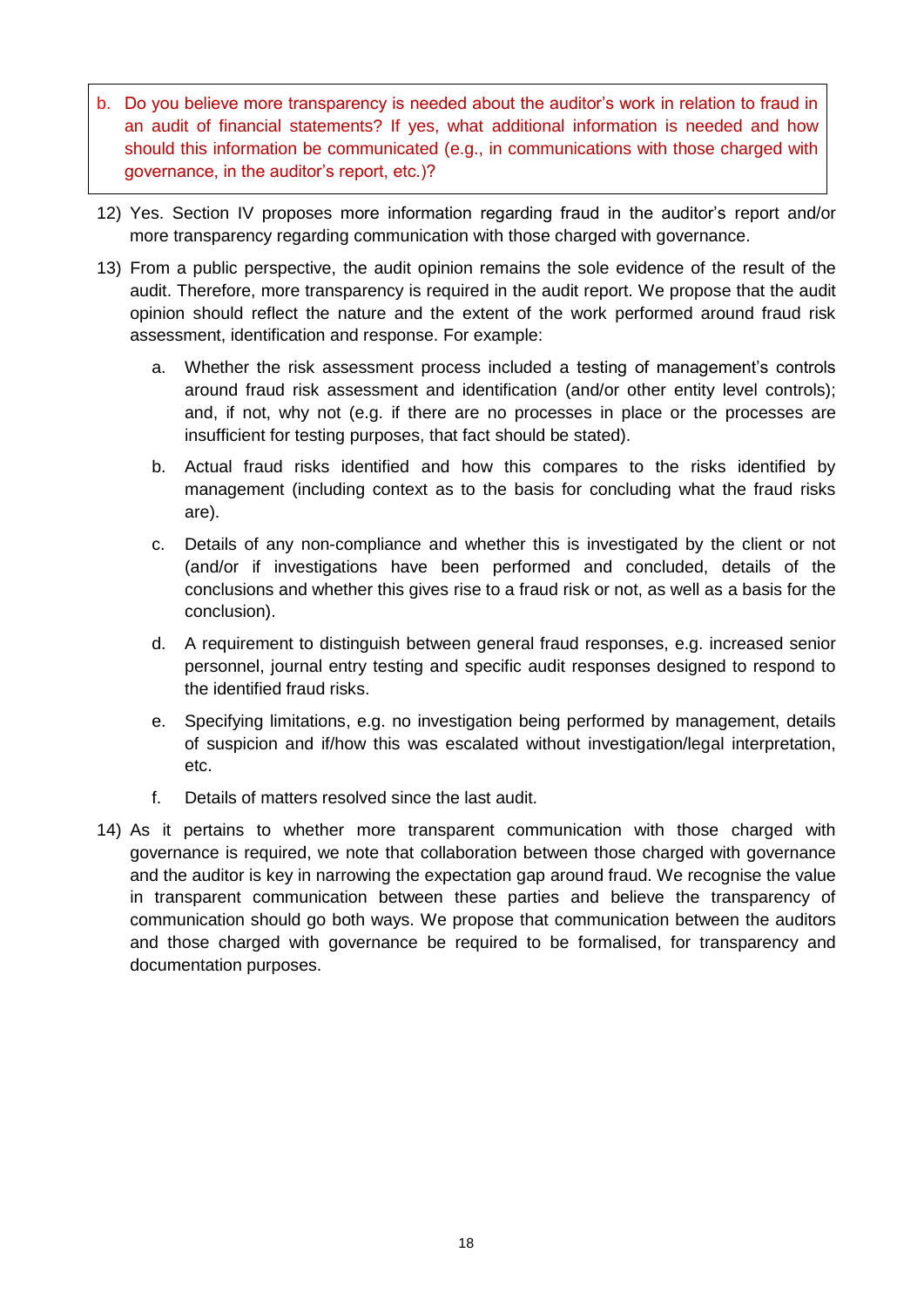## **D. GOING CONCERN**

### **Question 3**

This paper sets out the auditor's current requirements in relation to going concern in an audit of financial statements, and some of the issues and challenges that have been raised with respect to this (see Sections III and IV). In your view:

a) Should the auditor have enhanced or more requirements regarding going concern in an audit of financial statements? If yes, in what areas?

- 1) Yes. In our view, the auditor should have enhanced or more requirements regarding going concern in an audit of financial statements, to meet today's evolving expectations of the public. Overall, we do not believe that these enhancements need to extend beyond the scope and purpose of a financial statement audit (i.e. to identify and assess the risks of material misstatement, whether due to fraud or error, **at the financial statement and assertion levels**) to effectively enhance quality.
- 2) Section III specifically proposes the following enhancements:

Requiring entities and auditors to assess the ability of an entity to continue as a going concern for a period longer than 12 months.

- a. The IAASB is interested in perspectives on whether entities should be required to assess their ability to continue as a going concern for longer than 12 months; and, therefore, whether auditors should be required to consider this longer period in their assessment, beyond the current required period. If stakeholders believe a longer timeframe should be required, alignment will need to be retained between the requirements under the applicable financial reporting framework and the auditing standards for auditors to be able to adequately perform their procedures.
- b. IAS 1.26 requires management, in assessing whether the going concern assumption is appropriate, to consider **all available information about the future, which is at least, but is not limited to, 12 months from the end of the reporting period**.

In addition, the Conceptual Framework for Financial Reporting defines the Going Concern Assumption as "the assumption that the reporting entity is a going concern and will continue in operation for the **foreseeable future**".

Both management and auditors should therefore, in theory, not be limiting their assessment to 12 months, post the financial year-end, as this is not in line with IFRS.

In South Africa, in addition to IFRS, we need to comply with the following Companies Act requirements (Companies Act, No. 71 of 2008):

*Section 129(1): "… the board of a company may resolve that the company voluntarily begin business rescue proceedings and place the company under supervision, if the board has reasonable grounds to believe that – (a) the company is financially distressed; and (b) there appears to be reasonable prospect of rescuing the company."*

*Section 128(1)(f): "Financially distressed, in reference to a particular company at any particular time, means that – (i) it appears to be reasonably unlikely that the company will be able to pay all of its debts as they become due and payable within the immediately ensuing six months; or (ii) it appears to be reasonably likely that the company will become insolvent within the immediately ensuing six months …"*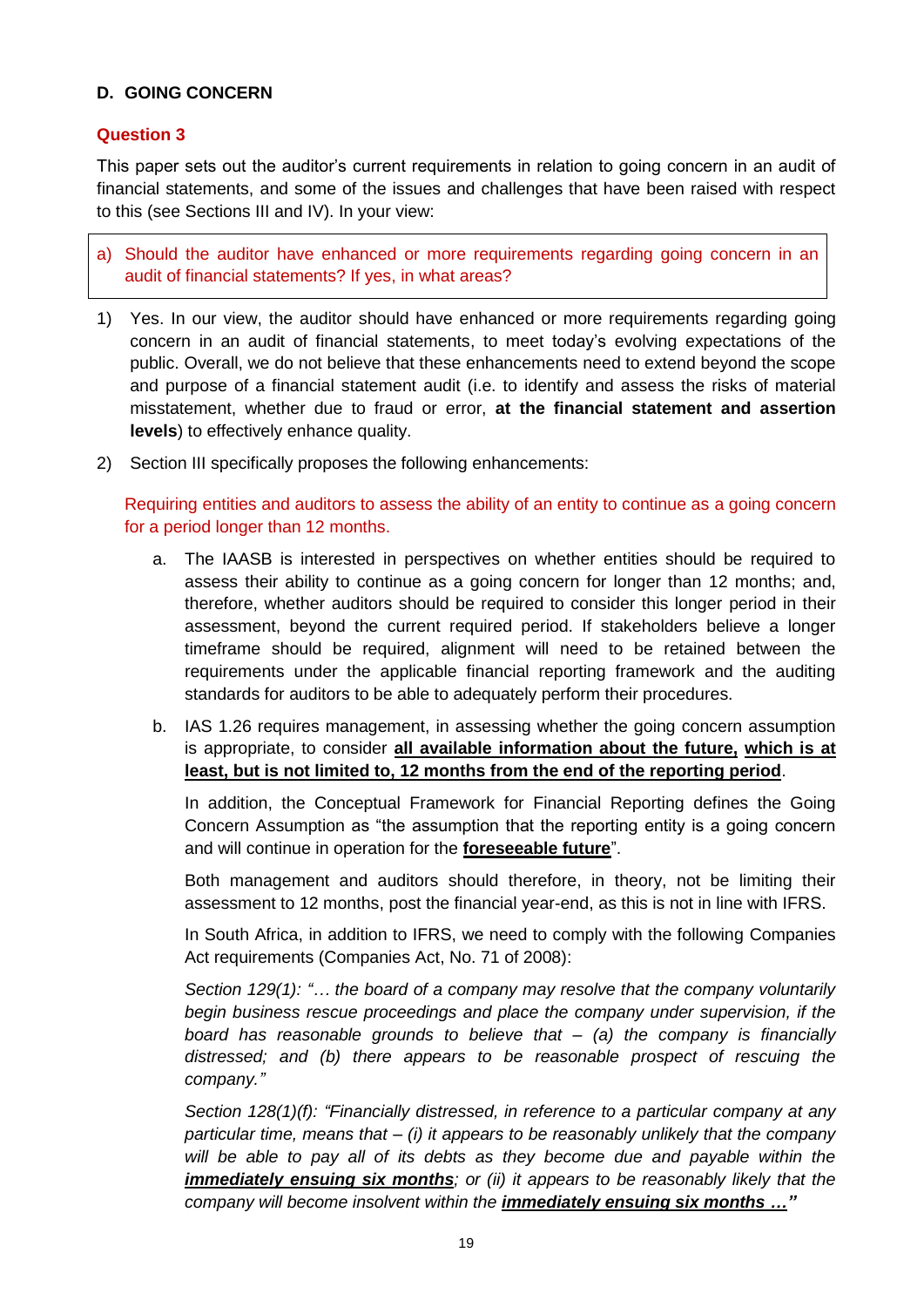Practically, the above often results in going concern assessments extending beyond 12 months, post the financial year-end, as concluding the financial reporting process and the audit is delayed by the complexities surrounding the going concern issues, including the practical application of the above legislation.

- c. Therefore, we do not believe that simply extending the minimum assessment period will result in improved going concern assessments. We recommend focusing on qualitative enhancements instead. For example:
	- i) Inserting a requirement for management to perform a going concern assessment (in all circumstances, as opposed to only when events or conditions have been identified that may cast significant doubt on the entity's ability to continue as a going concern).

The requirement needs to detail the minimum nature and extent of management's assessment, specifically distinguishing between (i) the appropriateness of the going concern basis of preparation assessment (alternatively, the "factual" IFRS assessment); and (ii) the identification of events and conditions that may cast significant doubt on the entity's ability to continue as a going concern assessment. Practically, these are two separate assessments.

The factual IFRS assessment entails an assessment of compliance with the requirements repeated in ISA 570.2: *"General purpose financial statements are prepared using the going concern basis of accounting, unless management either intends to liquidate the entity or to cease operations or has no realistic alternative but to do so."*

Consequently, management's "assessment" often constitutes a simple factual statement that it does not intend to liquidate and has no creditors threatening to liquidate the company. Therefore, management concludes on that basis that the company is a going concern. Often, there is no formal or detailed assessment of the events or conditions that may jeopardise the going concern assumption of the company.

The assessments being provided to the auditors, as a starting point, are therefore often inadequate.

As such, we propose specifically requiring management to, as part of its assessment of events and conditions that may cast significant doubt on the entity's ability to continue as a going concern, perform a business model and cash flow analysis. The purpose of the business model analysis is to assess whether the company's business purpose is still appropriate, i.e. that it still has long-term value. It also provides the auditor with appropriate insight into how the company generates its value. A business model that does not adapt to changing circumstances could indicate a longer-term going concern risk. The purpose of the cash flow analysis is to ensure that the entity is liquid and thus able to pay debt, as and when it falls due. The period of the required cash flow assessment will differ and depends on the company's cash flow risks.

- ii) We propose that enhancements be made to ISA 570.10, *Risk Assessment Procedures and Related Activities*, and ISA 570.12-14, *Evaluating Management's Assessment*. For example:
	- An explicit requirement for the auditor to request two assessments from management, namely, (i) the appropriateness of the going concern basis of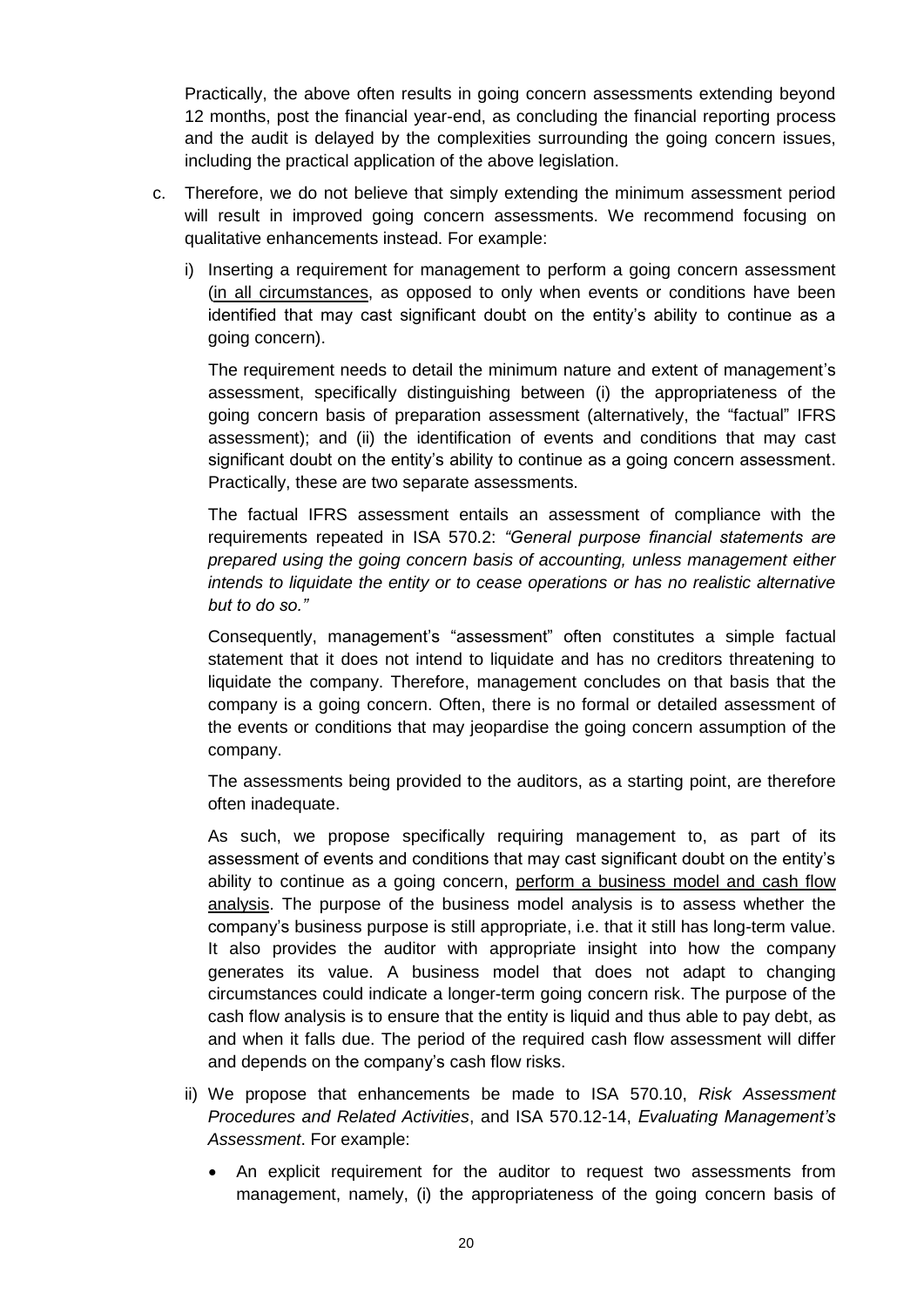preparation assessment (factual assessment); and (ii) the identification of events and conditions that may cast significant doubt on the entity's ability to continue as a going concern assessment.

- An explicit requirement for the auditor to confirm that management's assessment, as detailed under (ii) above, includes the business model/purpose and cash flows analysis elements (for completeness).
- Requirements to perform specific minimum observations and inspections of management's assessments (in addition to inquiry), in line with the requirements of ISA 315 (Revised), paragraph 14, and ISA 540 (Revised), paragraphs 16 and 17, including an assessment of the adequacy of management's assessment, given the auditor's understanding of the business and events or conditions identified by the auditor that may cast doubt on the entity's ability to continue as a going concern.
- An explicit requirement for the auditor to request management to perform an assessment of the business model and cash flows, where no assessment was performed; OR to elaborate on an inadequate assessment (in all circumstances, as opposed to only when events or conditions have been identified that may cast significant doubt on the entity's ability to continue as a going concern).
- We disagree with the notion that to "discuss with management the basis for the intended use of the going concern basis of accounting" and "inquiry of management whether events or conditions exist that … may cast significant doubt" are sufficient for risk assessment purposes, in the absence of an assessment corroborating management's statements. Certain minimum procedures should be elevated to be required in all instances as part of risk assessment, as the risk cannot be understood and events and conditions cannot be identified in the absence of management making certain basic assessments and the auditor performing specific minimum observations and inspections with regard to management's assessment(s).
- iii) We also propose that enhancements be made to ISA 570.16, *Additional Audit Procedures When Events or Conditions Are Identified:*
	- Deletion of ISA 570.16(a) (in the context of the proposal to insert a requirement for management to extend a going concern assessment in all circumstances, as opposed to only when events or conditions have been identified that may cast significant doubt on the entity's ability to continue as a going concern).
	- Dissociation of the elements that make up the requirement in ISA 570.16(b), to clarify that there are three different steps or objectives, namely, (i) obtaining an understanding of how management intends to respond to the event(s) or condition(s); (ii) assessing if the response is likely to mitigate the event(s) or condition(s); and (iii) assessing the feasibility of management's planned response. More application guidance in paragraph A17 may also be helpful, as A17 again overemphasises reliance on inquiry.
	- Alignment of ISA 570.16(c) requirements with ISA 540. ISA 540 (Revised), inter alia, requires testing the appropriateness of underpinning data, significant assumptions, developing a point estimate or range, etc. This also includes all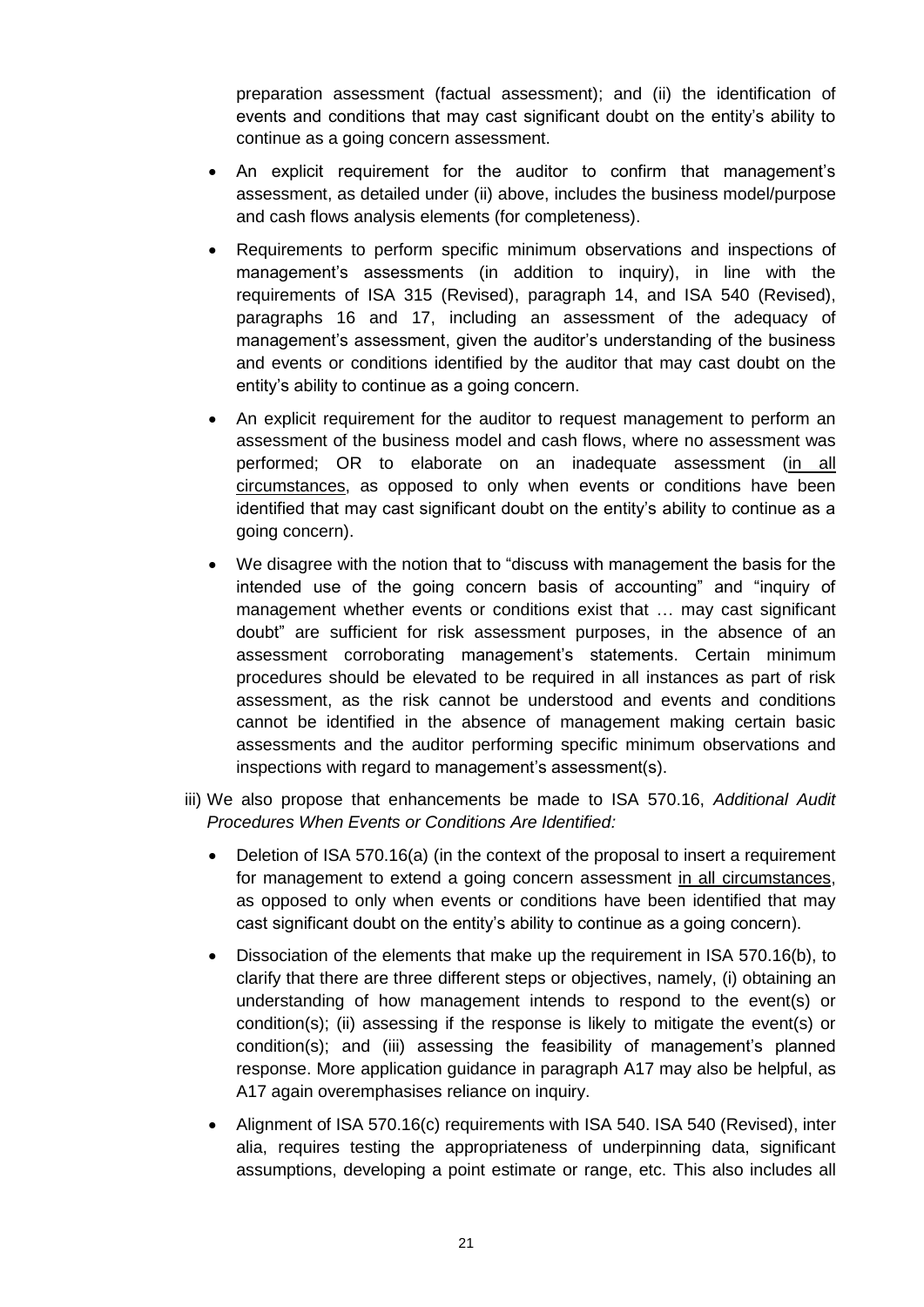concepts that will contribute to an enhanced evaluation of cash flow forecasts (which is also an estimate) through an increased management challenge.

### Clarifying "going concern" and aligning it with "other concepts of resilience"

- d. The IAASB is interested in perspectives on what more is needed to narrow the knowledge gap regarding the meaning of material uncertainty related to going concern, to enable more consistent interpretation of the concept. In addition, the IAASB is interested in perspectives about whether the concept of, and requirements related to, a material uncertainty in the auditing standards is sufficiently aligned with the requirements in the international accounting standards.
- e. The term "going concern" is not defined in the ISAs. The audit procedures and requirements in ISA 570 are ultimately driven by the definition provided in the accounting framework.

As inferred above, there are technically two assessments that need to be performed in accordance with IFRS: (i) the appropriateness of the going concern basis of preparation assessment (factual assessment); and (ii) the identification of events and conditions that may cast significant doubt on the entity's ability to continue as a going concern assessment.

Assessment (i) is the very literal/factual assessment that assesses the intent of management and creditors to liquidate. Assessment (ii) applies the broader definition in the conceptual framework, which states "that the entity will continue in operation for the foreseeable future".

This distinction is not clear in ISA 570, nor to the public.

i) It is the conceptual definition that is more commonly understood. In ordinary terms, going concern equates to *"a business that is operating and making profit".* 

"Business resilience", in turn, refers to the "*ability an organisation has to quickly adapt to disruptions while maintaining continuous business operations and safeguarding people, assets and overall brand equity*". This goes beyond *"operating and making profit".* We only really know whether a company is adaptable or not when it is forced to adapt and this is either successful or unsuccessful. There is currently no framework that allows for consistent measurement or comparison of business resilience among companies. Consequently, the auditor is not able to opine on the business resilience of the company.

- ii) While we recognise the stakeholder need expressed by Sir Donald Brydon<sup>29</sup>, we believe that with some enhancements to the current requirements that fall within the scope of the going concern assessment, for example, a better understanding of the business model/purpose of the company and enhanced risk assessment, as well as more transparent reporting in this regard (refer to question c) below), the existing going concern assessment is still sufficiently useful, if executed appropriately.
- iii) We disagree with the notion that more focus on unravelling the meanings of the different concepts will necessarily enhance the quality of the assessment itself. The

 $\overline{a}$ <sup>29</sup> Sir Donald Brydon, Report of the Independent Review into the Quality and Effectiveness of Audit, December 2019, as referenced in Fraud and Going Concern in an Audit of Financial Statements – Expectation Gap, page 22.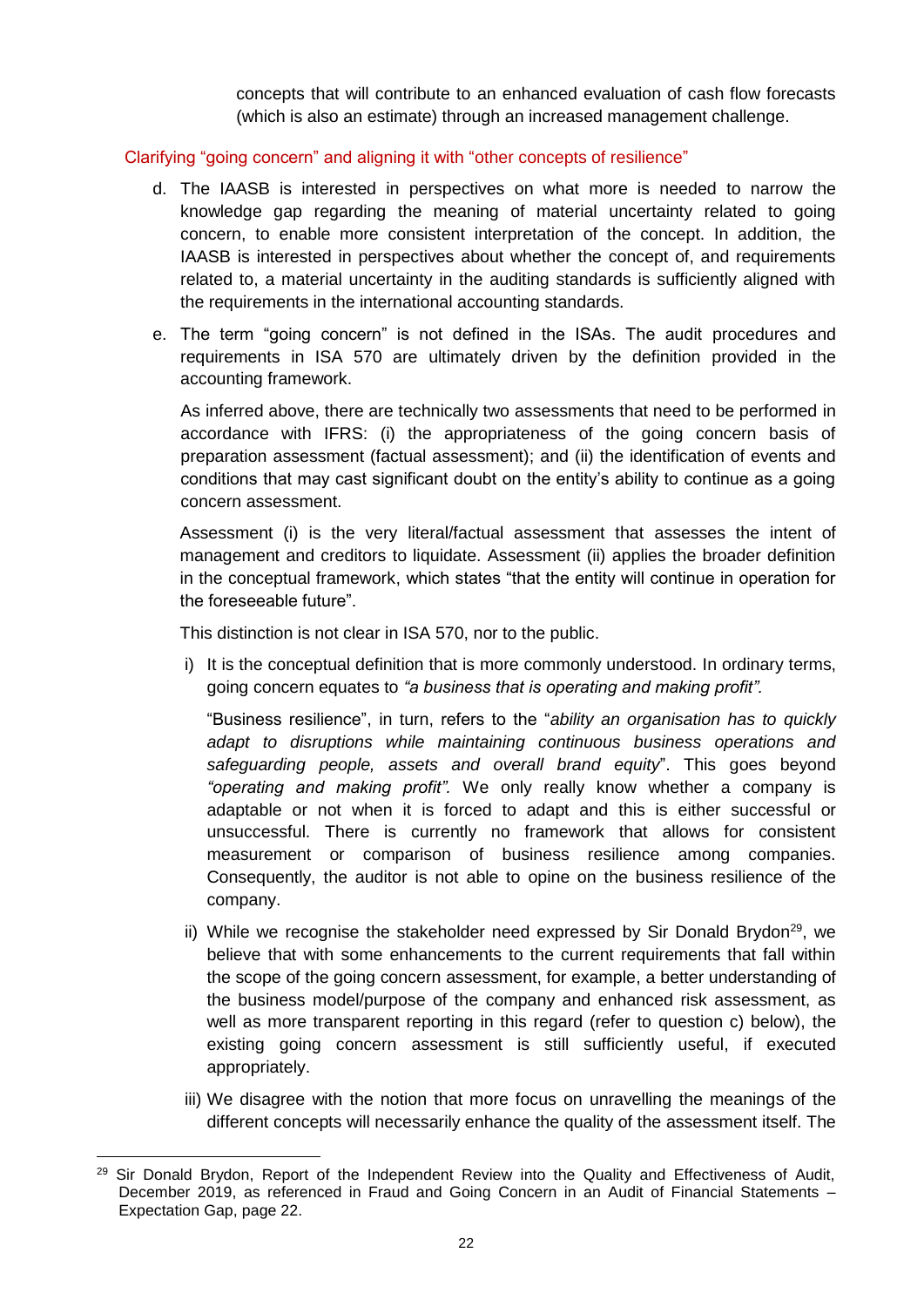key in our minds is to rather simplify the definition or understanding of the general concept for ease of application by the auditor and understandability from the public perspective, as the intention or objective is generally the same; that means, identifying risks to the financial stability and long-term going concern of the companies.

- b) Is there a need for enhanced procedures only for certain entities or in specific circumstances? If yes:
	- i. For what types of entities or in what circumstances?
	- ii. What enhancements are needed?
	- iii. Should these changes be made within the ISAs or outside the scope of an audit (e.g., a different engagement)? Please explain your answer.
- 3) In our view, enhanced or more requirements regarding going concern in an audit of financial statements are required for all entities and in all circumstances; however, the extent of additional requirements should ultimately be driven by risk. In other words, the current standard requirements that apply to all audits should be enhanced or elaborated. In addition, the auditor will need to assess the specific circumstances of the engagement to determine the nature, timing and extent of additional procedures to apply, to be responsive to the risk in accordance with the principles of ISA 330.6.

For what types of entities or in what circumstances?

4) We do not believe that the proposed enhancements should be restricted to certain entities or certain circumstances. That is because the basic principles that underpin going concern are the same for all entities.

### What enhancements are needed?

- 5) We have elaborated on the proposed enhancements under question 2a above.
- 6) In addition, we note that:
	- a. ISA 570.24 suggests that the auditor may modify the audit opinion when management is unwilling to extend its going concern assessment. This is not practically feasible because of the factual nature of the "appropriateness of the going concern basis of preparation" assessment (assessment (i) above), which is almost always provided.
	- b. The auditor has to perform their own assessment of events and conditions identified (assessment (ii) above) to enable a modification of the report, as the auditor is obliged to identify the events and conditions that they believe should have been disclosed in the financial statements.

In practice, management will often agree to disclose what the auditor proposes based on their assessment. This impedes the robustness of the going concern assessment. Management, which comprises those who are in a much better position to perform an adequate going concern risk assessment, does not take responsibility for the assessment or the disclosures.

To help resolve this issue, we propose that paragraph 24 of ISA 570 be adapted to allow for the modification of the audit report when the assessment provided by management is inadequate in the view of the auditor. The auditor can then modify the opinion and provide a basis for concluding that it is inadequate, as opposed to being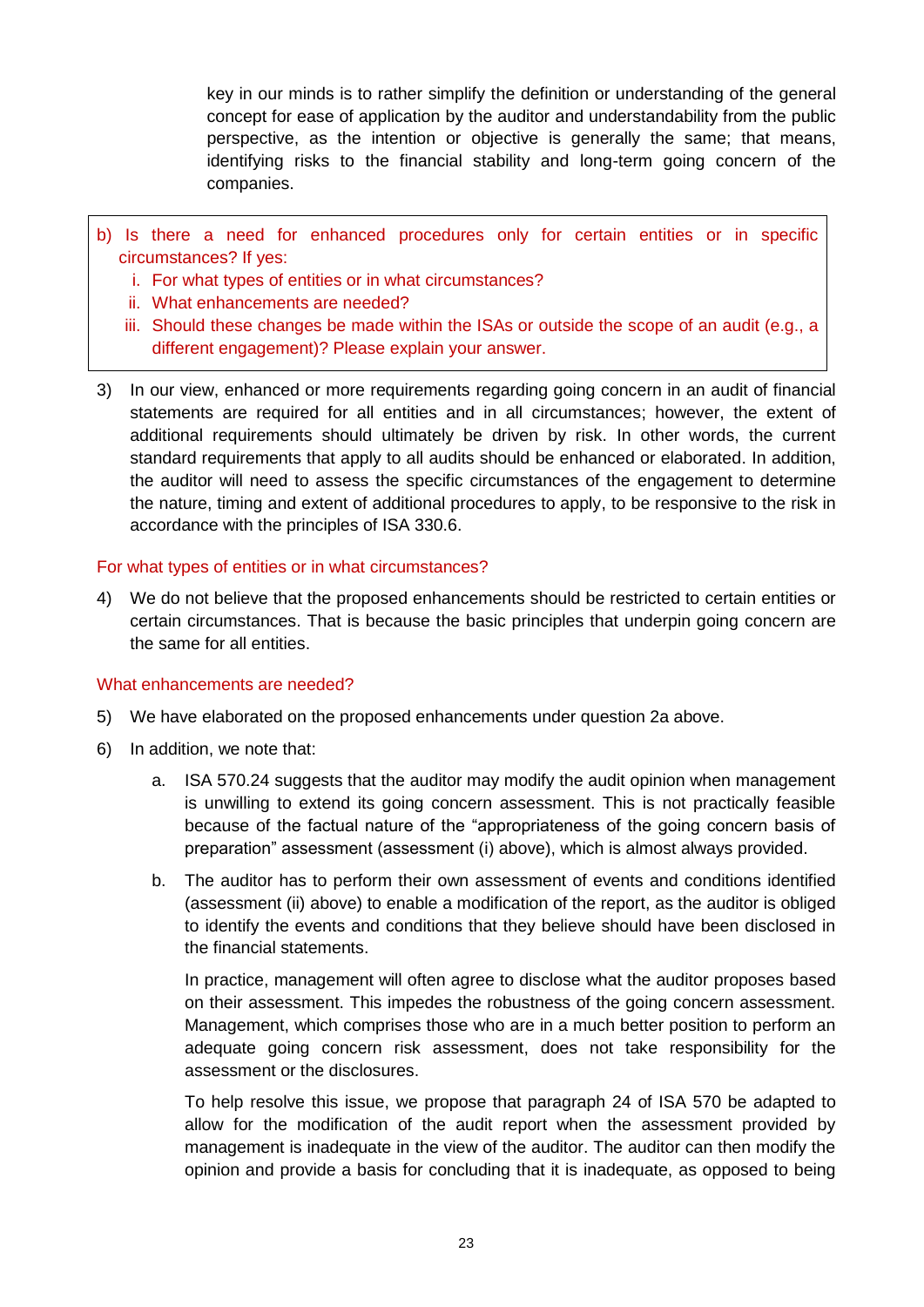"forced" into a position where they are performing the assessment on behalf of management.

Should these changes be made within the ISAs or outside the scope of an audit (e.g. a different engagement)?

- 7) There is scope for many changes to be effected within the ISAs (refer to question 2a) above). However, to extend the auditors' requirements to an assessment of the business resilience of the company at present still falls outside the scope of the ISAs. Unless the accounting standards are updated to incorporate elements of business resilience into the financial reporting process, specifically, this should remain out of scope.
- 8) We note that separate extended reporting engagements (i.e. engagements that fall outside the scope of an ISA 700 audit), to respond to shareholder needs around business resilience, may be feasible in future, assuming an appropriate reporting framework can be developed.
- c) Do you believe more transparency is needed:
	- i) About the auditor's work in relation to going concern in an audit of financial statements? If yes, what additional information is needed and how should this information be communicated (e.g., in communications with those charged with governance, in the auditor's report, etc.)?
	- ii) About going concern, outside of the auditor's work relating to going concern? If yes, what further information should be provided, where should this information be provided, and what action is required to put this into effect?
- 9) Yes. Additional transparency about the auditor's work in relation to going concern in an audit of financial statements is needed and can be achieved through making enhancements to the audit report.
- 10) No. Additional transparency about going concern outside the auditor's work in relation to going concern is not needed. It is reasonable for the auditor to assume that users of financial statements have reasonable knowledge of business and economic activities as well as accounting and a willingness to study the information in the financial statements<sup>30</sup>, including the audit report, with reasonable diligence. Enhancing the audit report should therefore provide sufficient transparency.

### What additional information is needed?

11) We propose adaptations of management's responsibility statement to align directly with the requirements of the accounting framework. For example:

Extant paragraph:

"*In preparing the financial statements, management is responsible for assessing the Company's ability to continue as a going concern, disclosing, as applicable, matters related to going concern and using the going concern basis of accounting unless management either intends to liquidate the Company or to cease operations, or has no realistic alternative but to do so."*

To be replaced with:

*"Management is required to prepare the financial statements on the going concern basis of accounting, unless management either intends to liquidate the entity or cease trading or*

<sup>30</sup> ISA 320.4(a).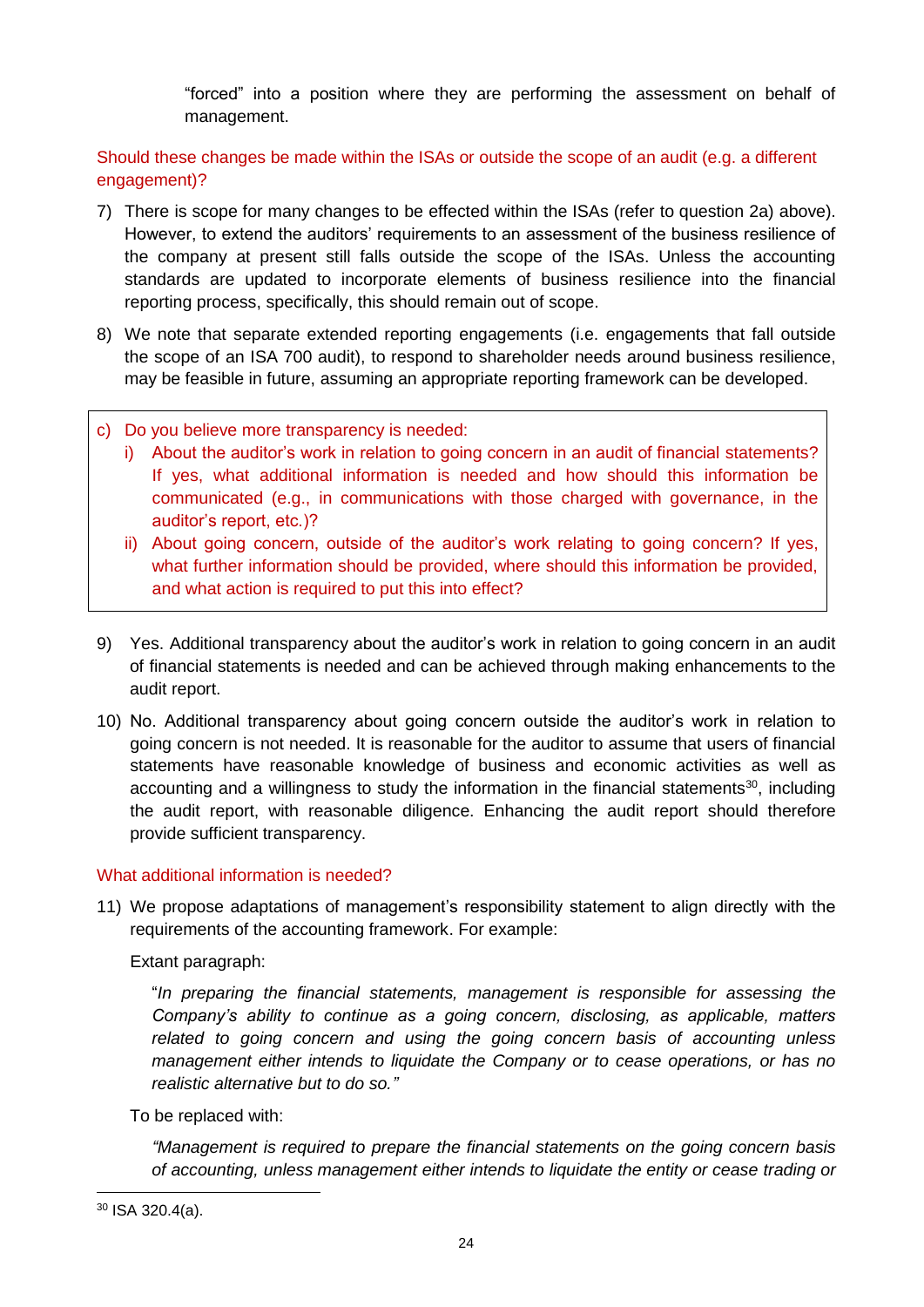*has no realistic alternative but to do so, in accordance with IAS 1.25. This involves management making an assessment of an entity's ability to continue as a going concern. When management is aware, in making its assessment, of material uncertainties related to events or conditions that may cast significant doubt upon the entity's ability to continue as a going concern, the entity shall disclose those uncertainties. In assessing whether the going concern assumption is appropriate, management considers all available information about the future, which is at least, but is not limited to, 12 months from the end of the reporting period."*

- 12) We propose removing the auditor's responsibility statement and replacing it with a Going Concern Assessment paragraph (to be disclosed under a separate heading). The purpose of the Going Concern Assessment paragraph will be:
	- a. To share with the users of the financial statements some factual insights into the going concern assessment process, as it occurred between management and the auditor.
	- b. To provide confirmation on the adequacy of the going concern assessment provided by management, for further audit analysis.
	- c. To factually assert whether the auditor agrees/disagrees with management's conclusion around the appropriateness of the going concern basis of preparation, and explain the rationale for this conclusion in accordance with the accounting framework requirements.
	- d. To emphasise the disclosure of events and conditions identified that were further analysed by management.
	- e. In the case of a material uncertainty conclusion, to emphasise in a different manner that there is uncertainty, and what the implication of this is for the user.
	- f. To provide insight into the procedures performed by the audit team in reaching its material/not material uncertainty conclusion.

### For example:

*The auditor obtained management's assessment of the appropriateness of the use of the going concern basis of preparation, as defined in the accounting standards. In addition, the auditor obtained management assessment of events and conditions that may cast significant doubt on the entity's ability to continue operating as a going concern in the foreseeable future. The assessments were evaluated for completeness and accuracy, in the context of the auditor's understanding of the business and events or conditions that may cast doubt on the entity's ability to continue as a going concern, and concluded to be adequate for further auditor analysis.*

*Events and conditions that may cast doubt on the entity's ability to continue as a going concern, and have been identified for further analysis, are disclosed in note x (this applies regardless of whether the conclusion is that this does or does not cast significant doubt, as even not significant conclusions need to be disclosed for fair presentation (ISA 570.20)).*

*Management concluded that these events cast significant doubt/do not cast significant doubt [delete as appropriate] on the entity's ability to continue as a going concern. We agree with management's conclusion.* 

*[Only applicable if the conclusion is that there is a material uncertainty.] We emphasise the material uncertainty that these events and conditions cast on the going concern assessment of the entity. However, the audit report is not modified in this respect as the*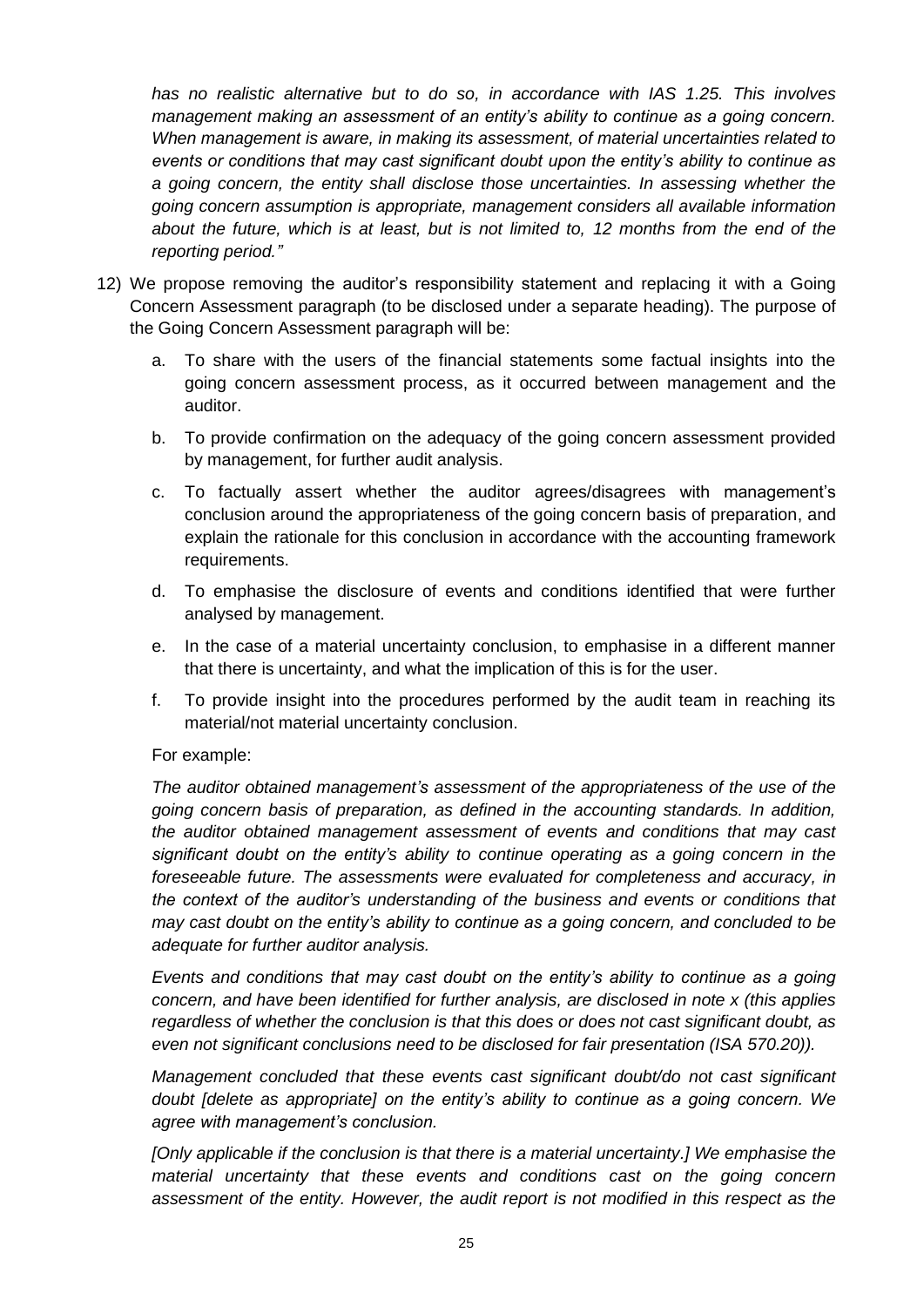*matters have been sufficiently disclosed in the financial statements, allowing you as the user to assess the potential impact of these matters on the future operating performance of the company or to make further enquiries from management and those charged with governance, as needed.* 

*In reaching our conclusions, we have performed the following procedures:*

*[List the minimum required procedures.]*

*[List the additional procedures performed, based on risk/auditor judgement.]*

*Our conclusions are based on the audit evidence obtained up to the date for our auditor's report. However, our conclusions do not constitute a positive affirmation that the company is indeed a going concern and/or will remain as such. Future events or conditions may cause the company to cease to continue as a going concern.*